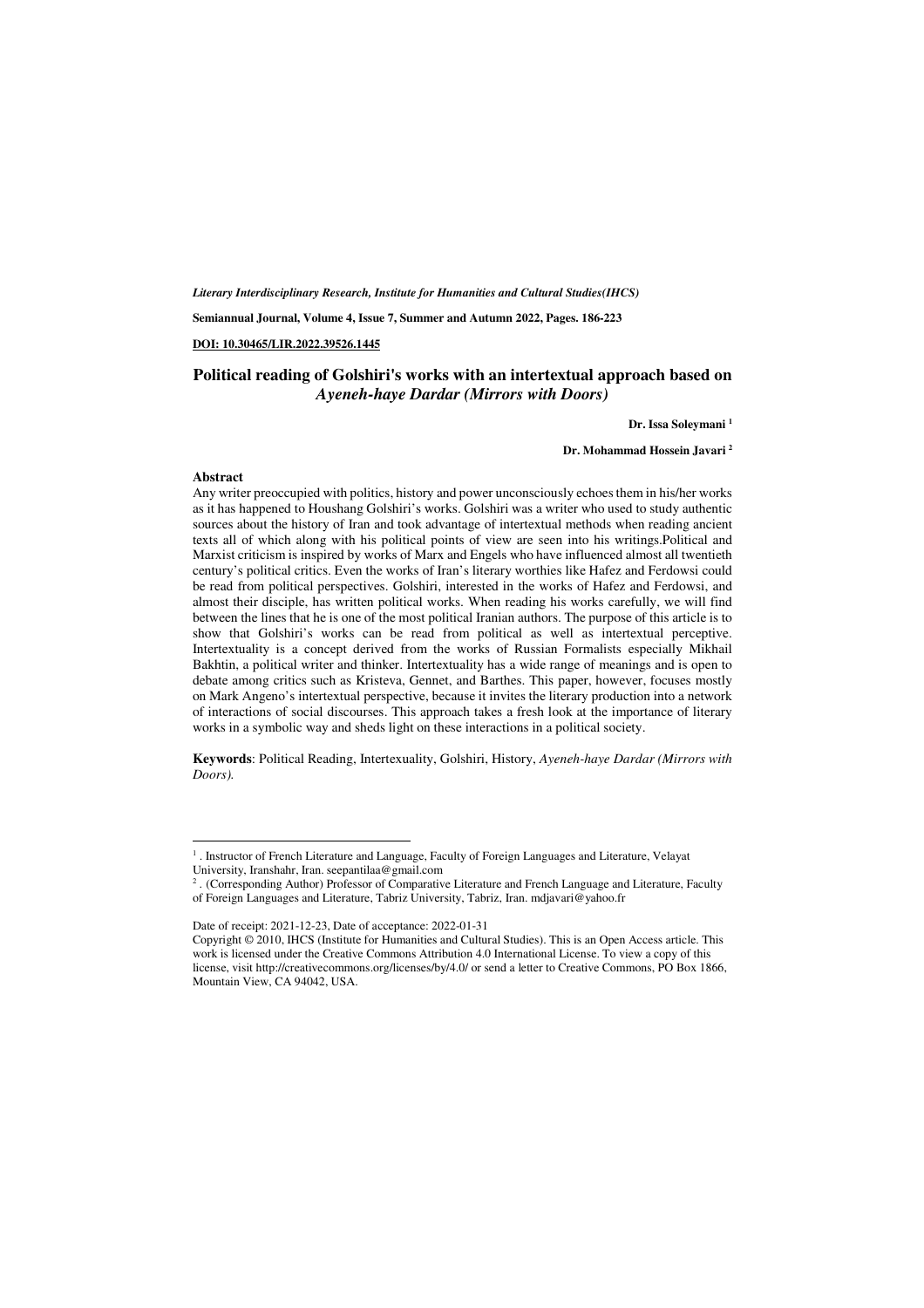یژوهشرهای بین رشتهای ادبی، یژوهشگاه علوم انسانی و مطالعات فرهنگی دوفصل(نامهٔ علمی، سال چهارم، شمارهٔ هفتم. بهار و تابستان ۱،۱۶۰ –۲۲۳ DOI: 10.30465/LIR.2022.39526.1445

خوانش سیاسی آثار گلشیری با رویکرد بینامتنیت با تکیه بر *آینههای دردار* (مقالهٔ یژوهشم)

دكتر عيسى سليماني\* دکتر محمد حسین جواری\*\*

#### جكيده

هر نویسندهای که با سیاست و تاریخ و قدرت درگیر باشد، به ناچار بازتاب آنها در آثارش هست، و چون گلشیری نویسندهای بود که مدام به تاریخ ایران بیشتر از طریق متون معتبر نظر داشت، هم از طریق بینامتنیت با آثار کهن سود می برد و هم خوانش سیاسی خودش را در آثارش وارد می کرد. نقد سیاسی و مارکسیتی بیشتر ملهم از آثار مارکس و انگلس هستند، و تقریبا همهی منتقدان سیاسی قرن بیستم متأثر از این دو نفر بودهاند. و جالب اینکه آثار ادیبان بزرگ ما همچون حافظ و فردوسی را میتوان از منظر سیاسی .<br>خواند. هوشنگ گلشیری که علاقهمند به آثار اینها بوده و به نوعی دنباله٫و اینها بوده، آثاری سیاسی نوشته است. و وقتی به لایههای آثار او دقیق بشویم میبینیم او یکی از سیاسی ترین نویسندگان ایران معاصر است. ما در این مقاله نشان میدهیم که آثار او را میتوان ًهم از منظر نقد سیاسی خواند و هم از منظر بینامتنیت که مفهومی برآمده از کارهای فرمالیستهای روس و مخصوصا میخائیل باختین است که نویسنده و متفکری سیاسی بود. این مفهوم معنایی متنوع و گسترده دارد و از منظرهای متفاوت منتقدانی چون

\* مربى زبان و ادبيات فرانسه، گروه زبان و ادبيات انگليسى، دانشكده ادبيات و علوم انسانى، دانشگاه ولايت، ايرانشهر ، ايران. seepantilaa@gmail.com

\*\*(نو يسنده مسئول) استاد ادبيات تطبيقي و زبان و ادبيات فرانسه، گروه زبان و ادبيات فرانسه، دانشكده زبانهاي خارجي، دانشگاه تبريز، تبريز، ايران. mdjavari@yahoo.fr تاریخ ارسال: ۱٤٠٠/۱۰/۰۲ تاریخ پذیرش: ۱٤٠٠/۱۱/۱۱

Copyright © 2018, IHCS (Institute for Humanities and Cultural Studies). This is an Open Access article distributed under the terms of the Creative Commons Attribution 4.0 International, which permits others to download this work, share it with others and Adapt the material for any purpose.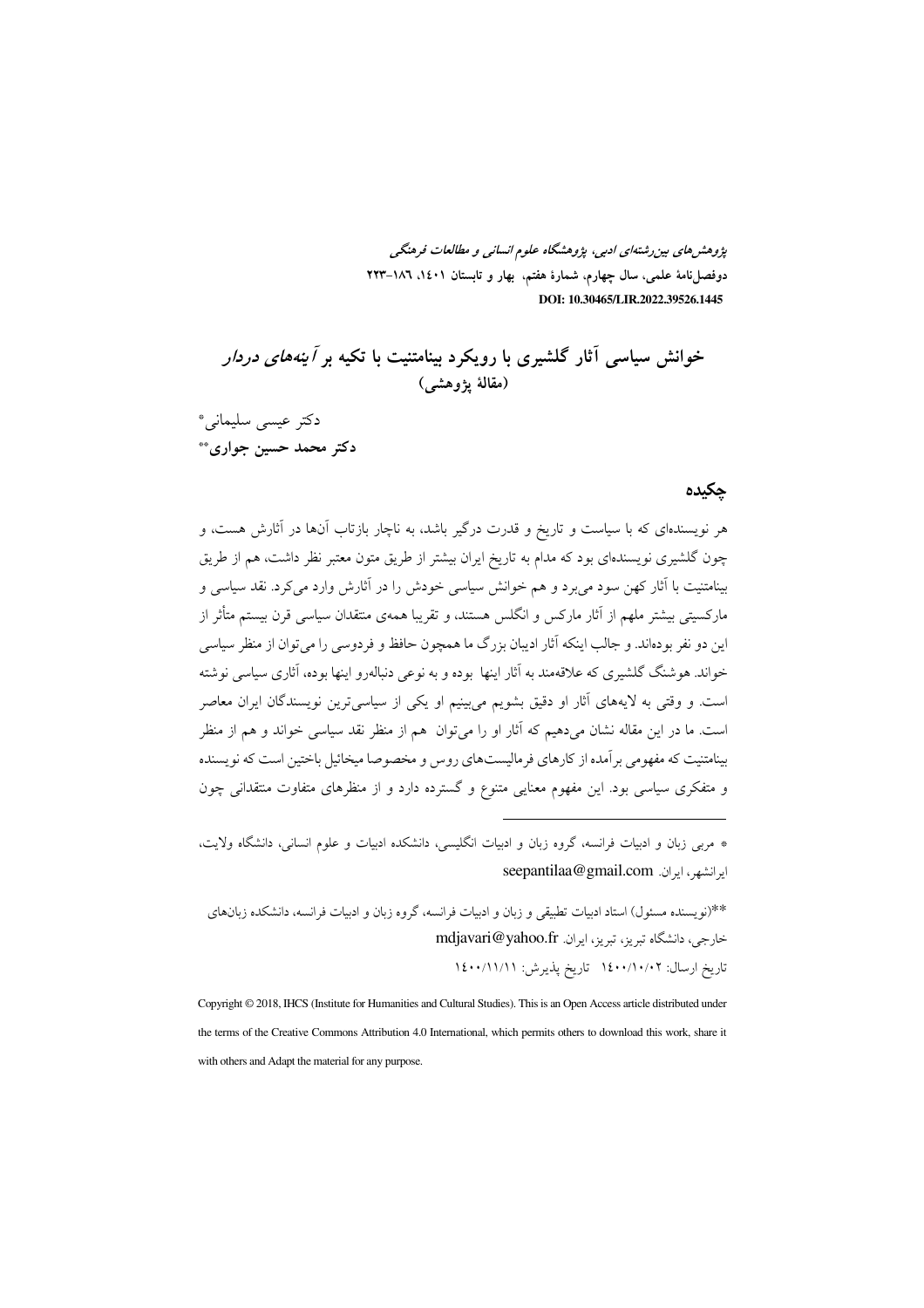کریستوا و ژنت و بارت معنایش فرق میکند. نظر ما بیشتر نگاه مارک آنژنو است که تمرکزش روی نتيجهي رويكرد بينامتني است، چون توليد ادبي اساسي را وارد شبكهاي از تعامل مقررات گفتماني اجتماعي می کند. این نگرش دید تازمای نسبت به جایگاه امر ادبی در فعالیت نمادین دارد و اساس توجه ما در این مقاله بیشتر همین تعاملات در جامعهی سیاسی است.

## **کلیدواژهها:** خوانش سیاسی، بینامتنیت، گلشیری، تاریخ، آینههای دردار ۱. مقدَّمه و بیان مسأله

نقد ادبی در قرن بیستم بیش از تمام قرون قبلی دچار تحول شد و این تحول نقد ادبی را غنی کرد، طوری که نقد بیشتر شبیه خلاقیت شد و نه فقط راجع به اثر ادبی. حتی در مواردی همچون نوشتههای رولان بارت عین خلاقیت شد. اگر نقد ادبی مدرن را از فرمالیستها شروع کنیم و با گذر از ساختارگرایان و پساساختارگرایان به پستمدرنها برسیم، در بین تمام نقدها خوانش سیاسی و مخصوصا بینامتنیت چنان گسترده شدهاند که می توان آنها را در هر اثری دخیل دانست، هر چند که نگرش سیاسی به ادبیات در جهان و نیز نگرش به بینامتنیت متفاوت است. چون نگرش سیاسی و مارکسیستی به ادبیات متأثر از مارکس و انگلس است البته این دو نفر بیشتر راجع به ادبیات ننوشتهاند، ولی ادبیات برای آنها خیلی مهم بود و آنها متون فرهنگی را منابع دانش اجتماعی میدانستند. چون به نظر مارکس، «توصيف هاي روان و زنده اي» كه نويسندگان رئاليست از جهان به دست مي دهند، «حقايق سیاسی و اجتماعی بیشتری را نسبت به همهی چیزهایی که سیاستمداران و روزنامهنگاران و اخلاقیون گفتهاند، برملا کرده است» (مکاریک، ۱۳۸۵ :۶۰۹) و ما دقیقا از همین منظر گلشیری را نویسندهای سیاسی می دانیم که می توانست در ضمن سیاسی بودن، راوی خوبی باشد. اگر خوانش سیاسی و مخصوصا بینامتنیت را از منظر میخائیل باختین فهم کنیم که به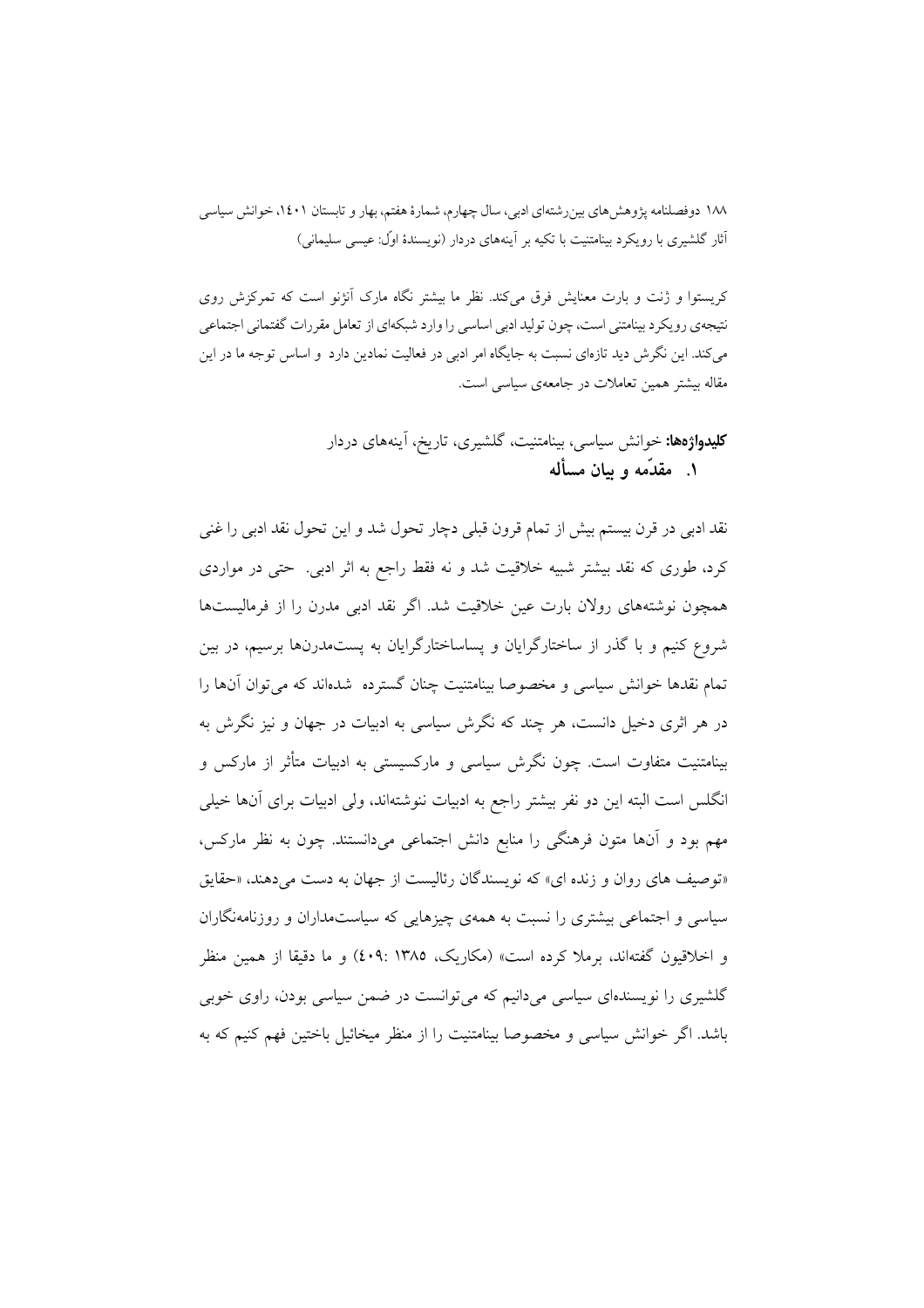مکالمهٔ متون نظر داشت، و یا از منظر ژولیا کریستوا و رولان بارت و مایکل ریفاتر و ژرار ژنت و اومبر تو اکو و … فهم کنیم که همهشان به باز بودن متن و مستقل نبودن آن نظر داشتند، آثار گلشیری ًمخصوصا *آینههای دردار* از این منظرها قابل بررسی است. مثلاً به نظر بارت، «مفهوم بینامتن، مفهومی است که بعد اجتماعی (و حتما بعد سیاسی) را وارد نظریهٔ متن می کند: این کار بر اساس مسیری مشخص یا تقلیدی ارادی انجام نمی گیرد، بلکه اساس اَن اشاعه است.» (*همان*، ص ٧٤) «بینامتنیت متن را میگشاید، بینامتنیت بازی بیپایان نشانه-پردازی است و به انقلاب در زبان شاعرانه می انجامد» (کریستوا) انقلابی علیه بستار دال در گفتمان بازنمودی. اگر چه متون بالقوه ناهمگن هستند، اما نیروی نافرمانی که به ویران سازی وحدت نمادین متن می|نجامد تنها در بزنگاههای تاریخی –اجتماعی تحقق می یابد.» (همان جا)

تقریبا تمام متون ادبی معتبر با تأثیر گرفتن از متون قبلی و با تأثیر گذاشتن روی متون بعدی به وجود آمده و تثبیت شدهاند. به عبارت<sub>ی</sub> «هیچ آغازی وجود ندارد؛ همواره یا تداوم است یا تکرار، همیشه یا دگرگونی است یا تقلید. اما تداوم، تکرار، دگرگونی و تقلید بر چیزی از پیش موجود استوار می شوند.» (نامور مطلق، ١٣٩٤ : ٢٤) هر متنی که خوانده شده و تأثير گذاشته، ماندگار شده و بینامتنیت با دیگر متون همین است. و البته در برخی از نویسندهها این تأثیرگرفتن و تأثیرگذاشتن بیشتر از بقیه بوده است، و گاهی این گفتگو و تأثیر به قول هارولد بلوم، منتقد آمريكايي، با اضطراب همراه بوده است. خلاصه، بينامتنيت، «ييوند ينهان متن هاست» (همان : ١٢) البته به قول ژاک يولن : «نبايد كتابها را جدا از هم قضاوت كرد. منظورم این است که نباید آنها را چیزهایی مستقل به حساب آورد. یک کتاب هرگز فی نفسه كامل نيست؛ اگر بخواهيم آن را بفهميم، بايستى آن را در ارتباط با ديگر كتابها قرار دهیم، نه فقط در ارتباط با دیگر کتابهای همان نویسنده، بلکه در ارتباط با کتابهایی از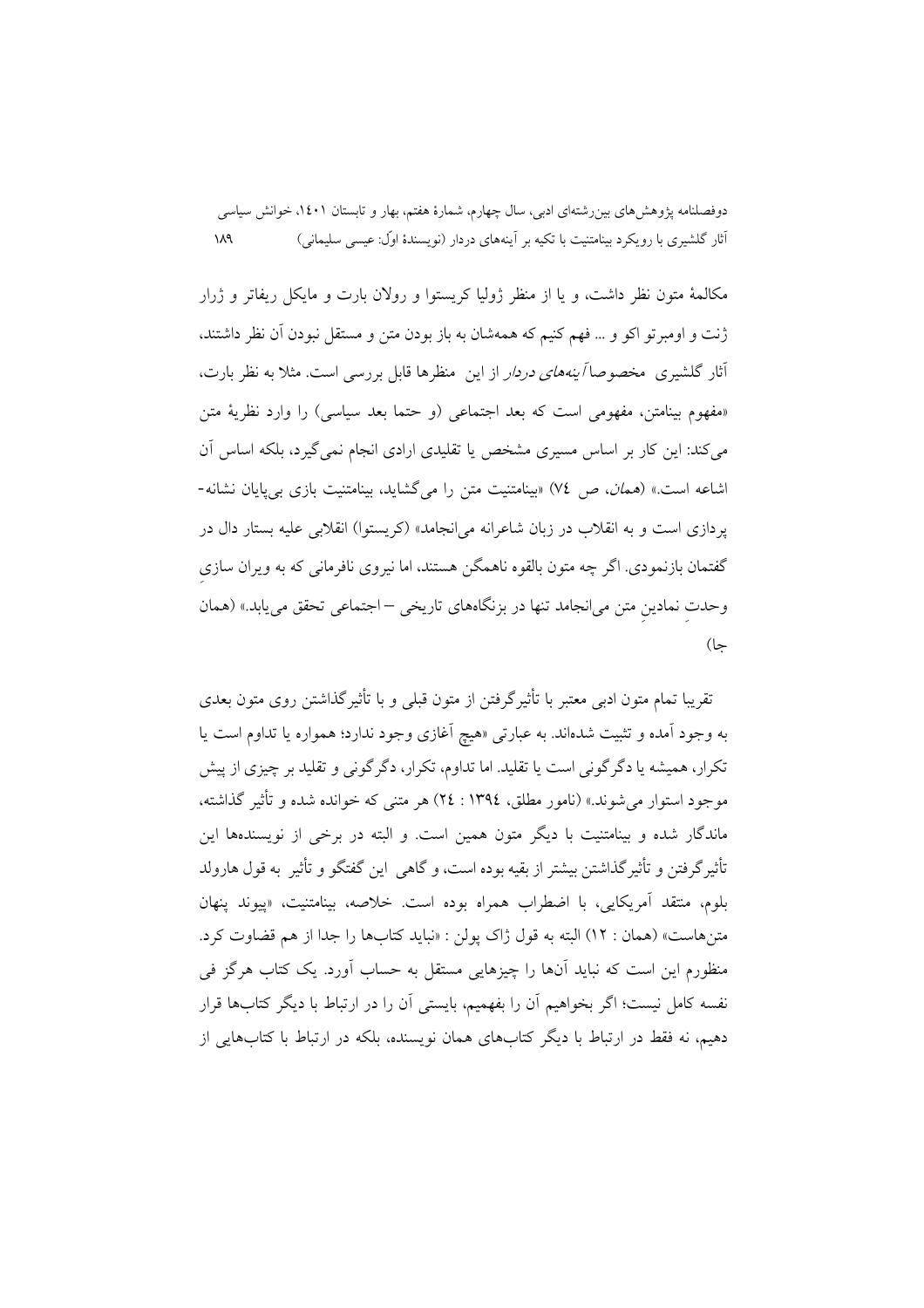دیگر نویسندگان.» Poulin, 1988:186)). و از همین جا بینامتنیت و خوانش سیاسی از آثار گلشیری شروع می شود؛ چون او مدام با در نظر گرفتن متون قبلی و تاریخ و سیاست ایران آثارش را می نوشت و این تنیدگی متون ایرانی در لابلای متون او چنان استادانه تنیده شده، که یکی از بعدهای آثار او همین بینامتنیت و خوانش سیاسی است.

در کل بینامتنیتهای مقابل معروفترند که خوانش سیاسی هم در درون آنها جای می گیرد : ۱) ارجاع متن به واقعیتهای اجتماعی و فرهنگ همگانی که خوانش سیاسی هم جزو همین مورد است، مثل *مردی با کراوات سرخ، جننامه و عروسک چینی من* از گلشیری، ۲) استفادهٔ اثر از برخی قواعد ادبی که به نوعی یاری گرفتن متن از متون همسان است، مثل استفادهی *آینههای دردار* گلشیری از دیگر سفرنامههای سیاس<sub>ی</sub> چون **سی***احتنامهی ابراهیم* بیگ، ۳) مدل قرار دادن و اقتباس از اثری موجود که باز خوانش سیاسی هم را شامل می شود؛ مثل *طوفان* امه سزر که ملهم از *طوفان* شکسیییر است؛ و امروزه خوب می دانیم که این اثر شکسپیر بسیار سیاسی است.

از این منظر آثار گلشیری و مخصوصا *آینههای دردار* بیشتر با متون معتبر ایران اسلامی و سنتهای آن گفتگو دارد، طوری که فهم اثر گلشیری در گرو فهم متون قبلی اش است؛ و البته متون همیشه به طور کامل مستقل نیستند و باید منشأهایشان را باز شناسیم. هدف ما در این مقاله، نشان دادن سیاسی بودن آثار گلشیری و گفتگوها و ارتباطات آثار او با متونی از ژانر خودش و چگونگی تخطی از نگاه موجود در آنها و در نهایت ایجاد تغییر در فرم آنهاست.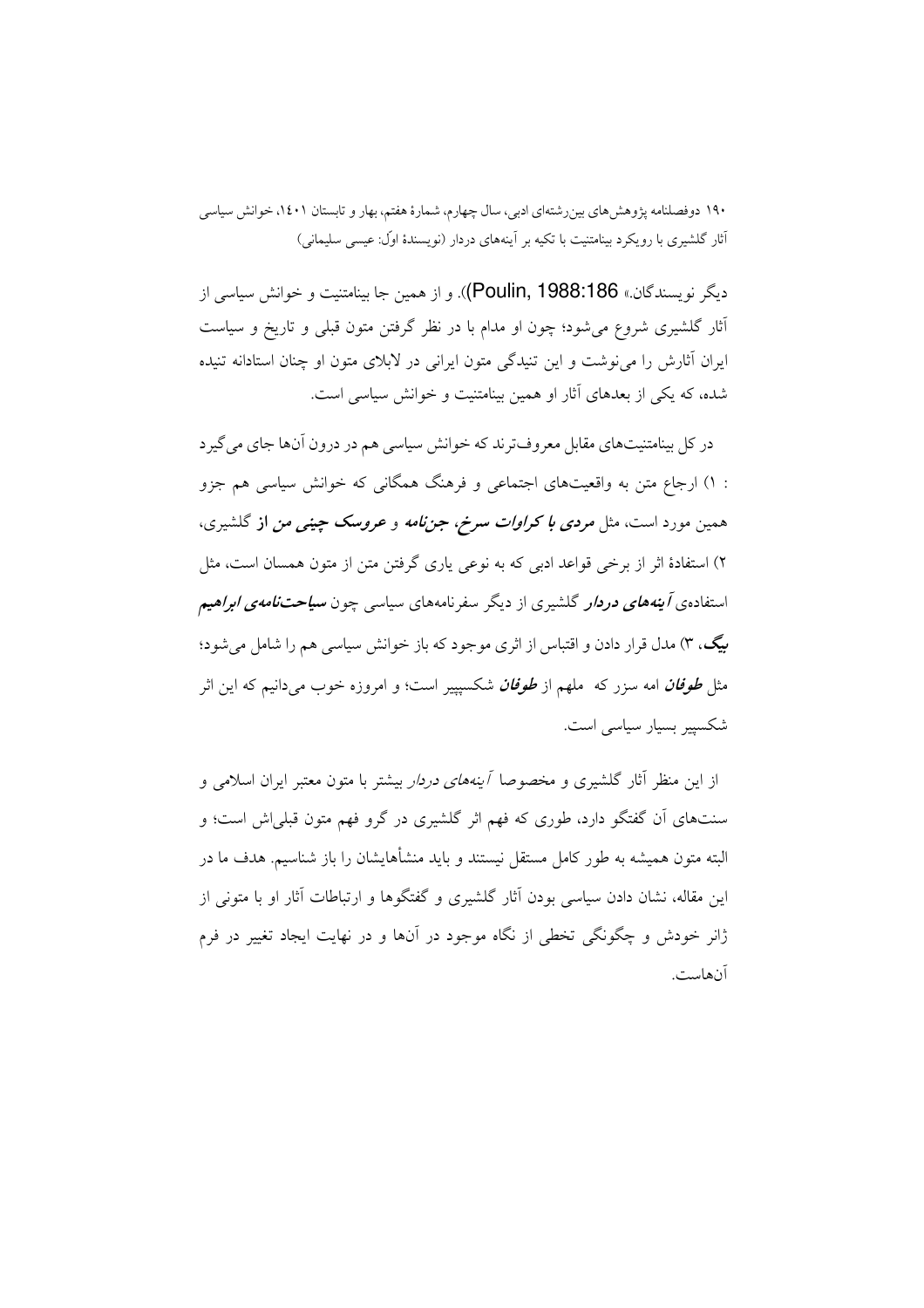#### 1-1 ييشينهي تحقيق

هر چند که از همان زمان چاپ *شازده احتجاب،* منتقدان گلشیری را نویسندهای جدی و سیاسی دانسته و مقالات و کتابهای متعددی مثل *بررسی تطبیقی شازده احتجاب و خش*م **و هیاهو** تألیف صالح حسینی و هم*خوانی کاتبان* به اهتمام حسین سناپور و خانمش راجع به آثارش نوشتهاند، ولی تا حالاً مقاله یا پژوهشی مفصل راجع به سیاسی بودن آثار او و بینامتنیت در کارهای او انجام نگرفته است و این مقاله اولین کار پژوهشی در این زمینه است، هرچند که نوشته های مختصری در این مورد هست؛ مثلا سفر*نامه ای دیگر از اروپا* نوشتهی سمیرا اصلان یوردر مجلهی ادبیات داستانی معاصر به سال ۱۳۷٤ در شمارهی ۳۷. این نوشتهی سه صفحهای *آینه های دردار* را سفرنامه می داند و از اول تا آخر نوشتهاش از گلشیری ایراد می گیرد و هیچ ارزشی برای این رمان قائل نیست و آن را پر غلط نگارشی می داند *تأثیر یذیری* در سرزمین آفرینشگری و د*استآنهای هوشنگ گلشیری* نوشتهی قهرمان شیری در مجلهی تاریخ ادبیات، پاییز و زمستان ۱۳۹۱، شماره ی ۷۱. این مقاله که به همراه چند مقالهی دیگر، کتاب *جادوی جن کشمی* این نویسنده را تشکیل میدهد، تأکیدش بیشتر بر خلاقیت گلشیری و به روز کردن سنتها و قصههای کهن فارسی است که بدین طریق خوانشی جدید از آنها به دست داده است. و در این کار هم با متون کهن گفتگو کرده و هم خوانش سیاسی او در در این روش اَشکار گشته است که نمونهی اعلایش معصوم ینجم است که در این اثر هم خواسته سیر تاریخی زندگی کاتبان در ادوار مختلف را بررسی کند و هم نقبی به تاریخ ایران از منظر نقد قدرت و حاکمیت بزند. چون هدف گلشیری در نوشتن آثار ادبی سیاسی بیشتر نقد حاکمیت بوده است و ما از همین منظر به خوانش سیاسی آثار او پرداختهایم.

سیر تحول «نقش زن» در داستان پردازی هوشنگ گلشیری : یک شاخصهی سبکی و <mark>فکری،</mark> نوشتهی فردین حسین پناهی که در مجلهی ادب پارسی معاصر در پژوهشگاه علوم انسانی و مطالعات فرهنگی، سال نهم، پاییز و زمستان، ۱۳۹۸، شمارهی ۲ پیاپی چاپ شده است. این مقاله بیشتر به مدرنیته نظر دارد و طبق آن فردیت شخص در جامعهی مدرن و تغییر نقش زن و نگاه به زن را بررسی میکند. اما مقالهی مفصلی که راجع به کل کارهای گلشیری، البته از منظر پست مدرنیسم هست، مقالهی سیاوش گلشیری است که با نام **پست** مدرنیسم در ادبیات داستانی معاصر ایران (بررسی مؤلفههای پست مدرن در آثار هوشنگ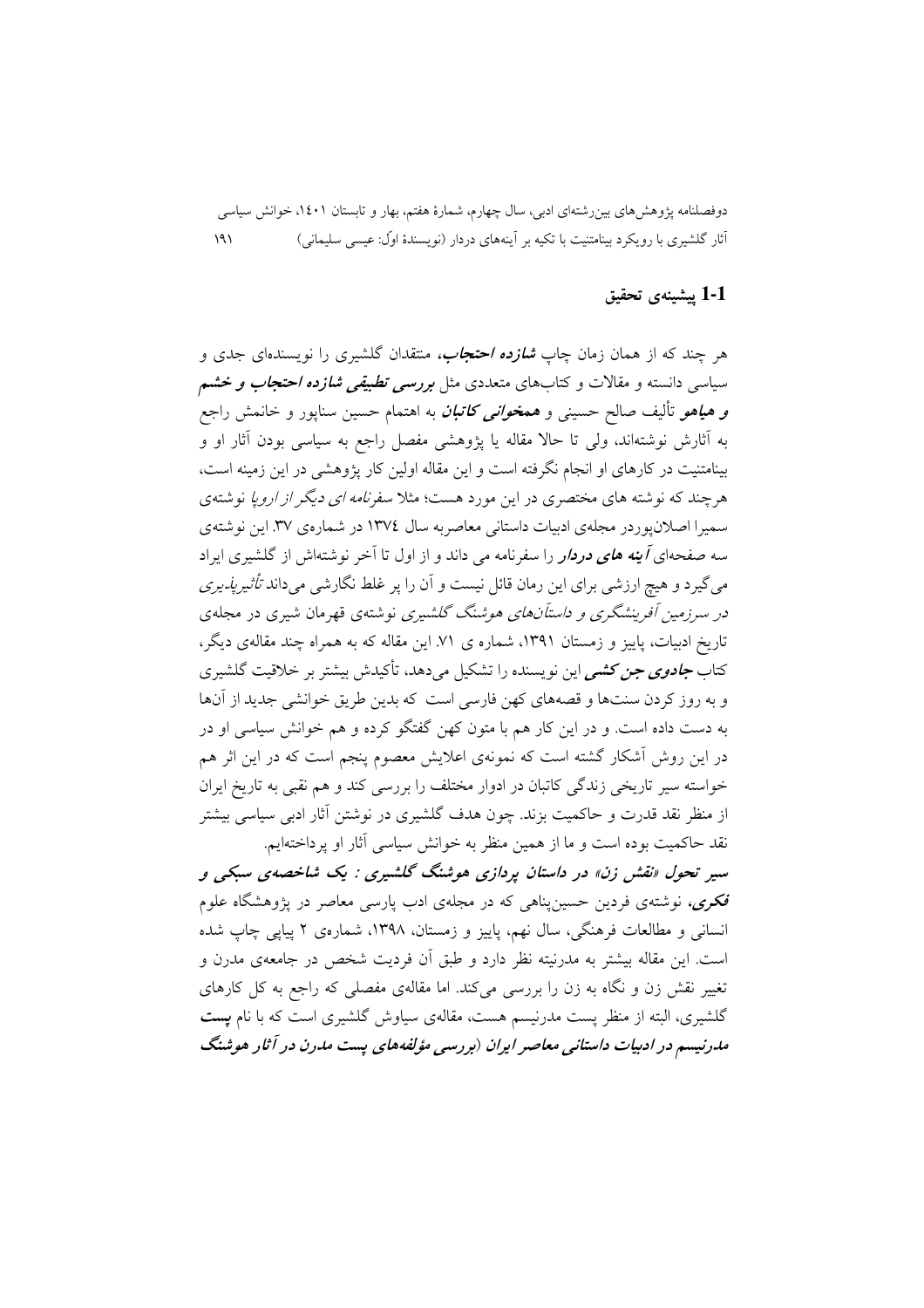گلشبیری) در یژوهشنامهی فرهنگ و ادب، سال ششم، پاییز و زمستان ۱۳۸۹ شمارهی ۱۰ چاپ شده است. مؤلف در این مقاله کل آثار گلشیری را با در نظر گرفتن شاخصهها و عناصری از پست مدرنیسم در خیلی از آثار او نشانههایی از پست مدرنیسم را میبیند، ولی قسمتی از این مقاله که به *آ بنههای دردار م*ربوط است، بیشتر از منظر توجه به سرچشمههای ادبیات بومی در *آینههای دردار است*، همان چیزی که ما در مقالهمان آن را گفتگو با سنت کهن فارسی می گوییم. در قسمتی دیگر که مؤلف مقاله به *آینههای دردار می پ*ردازد، ترکیب شبوههای مختلف نوشتاری و دغدغهی بازگشت به ریشهها را در این کتاب بررسی می کند. سعی ما هم در مقاله این است تا هم جنبهی سیاسی آثار او را نشان دهیم، و هم نشان دهیم او چقدر دغدغهی ریشهها را داشت و می خواست روایتی ایرانی در رمان به روایتهای موجود در جهان اضافه كند.

## ٢. ىحث

گلشیری یکی از نویسندگان معاصر ایران است که مدام دغدغهی نشان دادن وضع موجود، و دغدغهی متون قدیم و جدید را داشته است و برای همین همیشه در نوشتههایش با آنها رو در رو شده، گفتگو کرده و در ذهنش به آنها اندیشیده است. این اندیشه به سیاست از همان کتاب اولش(*مثل همیشه*) با داستآنهایی چون *مردی با کراوات سرخ* آغاز شده و تا آخرین رمانش (جز*نامه*) ادامه دارد که جز موارد دیگر، انتقادی تند از سیاست حکمرانی یهلوی است. ما در این مقاله سعی کردهایم با نشان دادن و تحلیل داستآنهای سیاسی گلشیری، به انواع بینامتنیتها در آثار او مخصوصا در *آینههای دردار بپردازیم*، چون که این رمان اوج بینامتنیت در آثار او و یکی از آثار سیاسی مهم اوست؛ در ضمن، بوطیقای گلشیری در این اثر به تمام و کمال تحقق می یابد و او هر اثری که بعد از این نوشته، یا متأثر از نگاه این رمان است یا در ادامهی نگاه این اثر. او در دوران نویسندگی<sup>ا</sup>ش بنا به موقعیت و مقتضیات و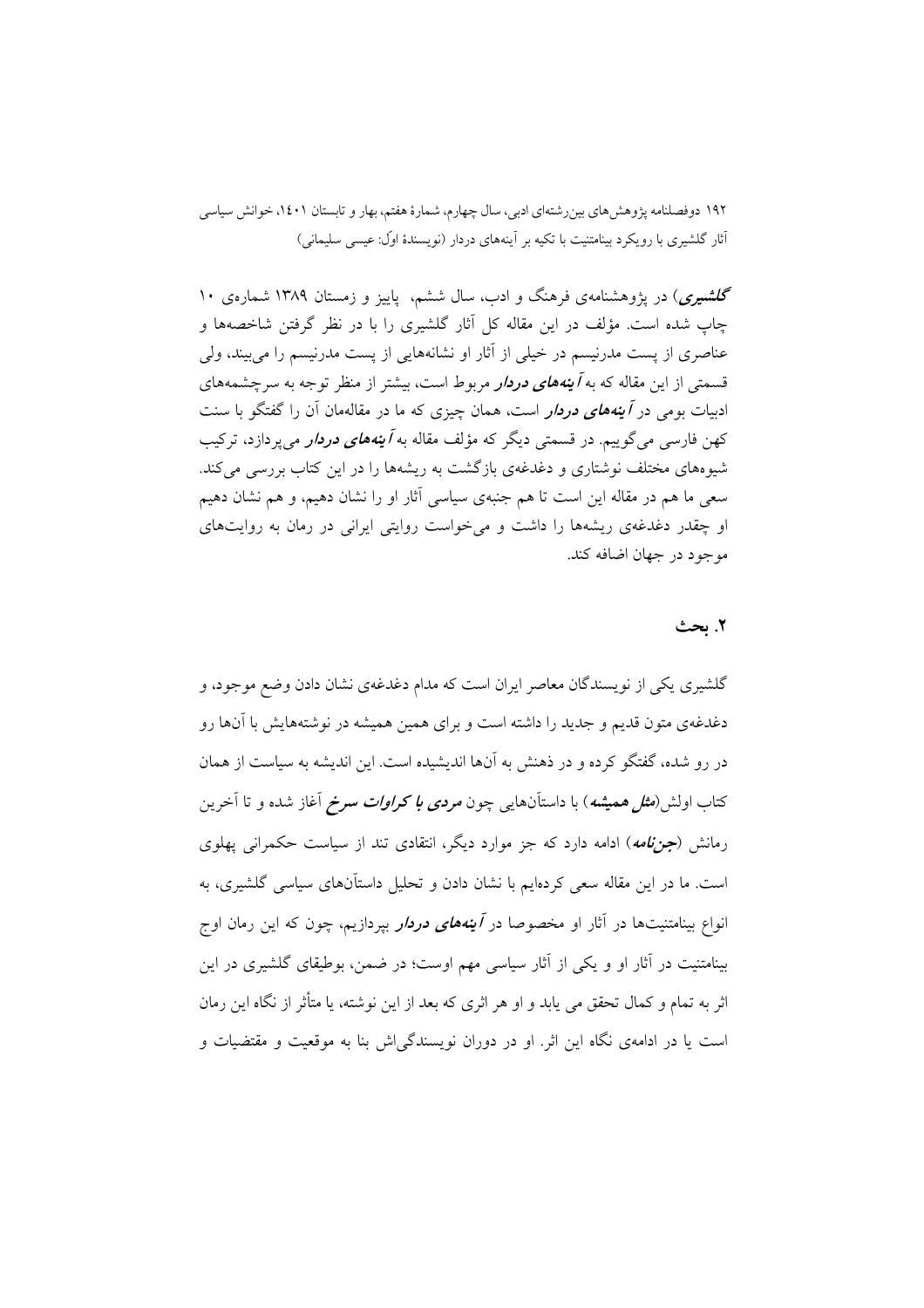شرایط سیاسی زمانه قلم زده و از برخی زوایا تاریخ این کشور و مسائل سیاسی آن را بررسی کر دماست و در هر دورمای، از منظر خودش سوالاتی را مطرح کر دماست، و هر کدام از آثارش مسیر متفاوتی داشته، ولی در *آینههای دردار با دوران حرفهای خو*دش و خیلی از نویسندگان دیگر ایرانی و تاریخ سیاسی ایران رو در رو شده و با آنها گفتگو کردهاست و هر نگاه و تفکری که به مسائل سیاسی ایران معاصر و حتی قدیم مربوط بوده، در این اثر گنجانده و بالاجبار با تمام گفتماًنهای موجود گفتگو کرده و با آنها بینامتنیت دارد.

گلشیری نبض جامعهاش بوده و مدام متون کهن و معاصر را میخوانده، طوری که در مصاحبهای اعلام می کند که هر آنچه را که داستان نویسهای معاصر نوشتهاند خوانده: «جز دو، سه اثر که نخواندهام و اجازهٔ چاپ هم پیدا نکرده، هیچ چیزی نیست که نخوانده باشم، چون از تاقچهها هم خبر دارم.» (سناپور، *همخوان<sub>ی</sub> کاتبان*، ۱۳۸۰: ۳٤۸) و در *آینههای دردار* نشان داده با تمام سنتهای ایرانی و سنت زبان فارسی (و حتی سنت نوشتن و سنت نگاه کردن) رو در رو شده و آنها را به تحدی طلبیده است؛ برای همین جایی به صنم بانو میگوید: «چون اصلا ما ننوشتهایم، چون به نحوهٔ نوشتن هیچ فکر نکردهایم که مثلاً این را، این تاریکی را و اّن قوی تو را چطور میتوان نوشت، همهاش کلی بافی بوده است. گاهی هم ذهنیت راوی است، انگار قو را به لعاب ذهن بپوشانیم، طوری که انگار خود قو نبوده است. من این طور میخواهم بنویسم، طوری که پشت قو هیچ چیز نباشد.»(گلشیری، ۱۳۷۸/:۱۳۷۸) این ادعای گلشیری نشانههایی از ادعای هایدگر را دارد که گفته ما هنوز نبندیشیده ایم و «تأمل برانگیزترین چیز در زمانهٔ تأمل رانگیز ما این است که ما هنوز نمي انديشيم» (Heidegger, 22)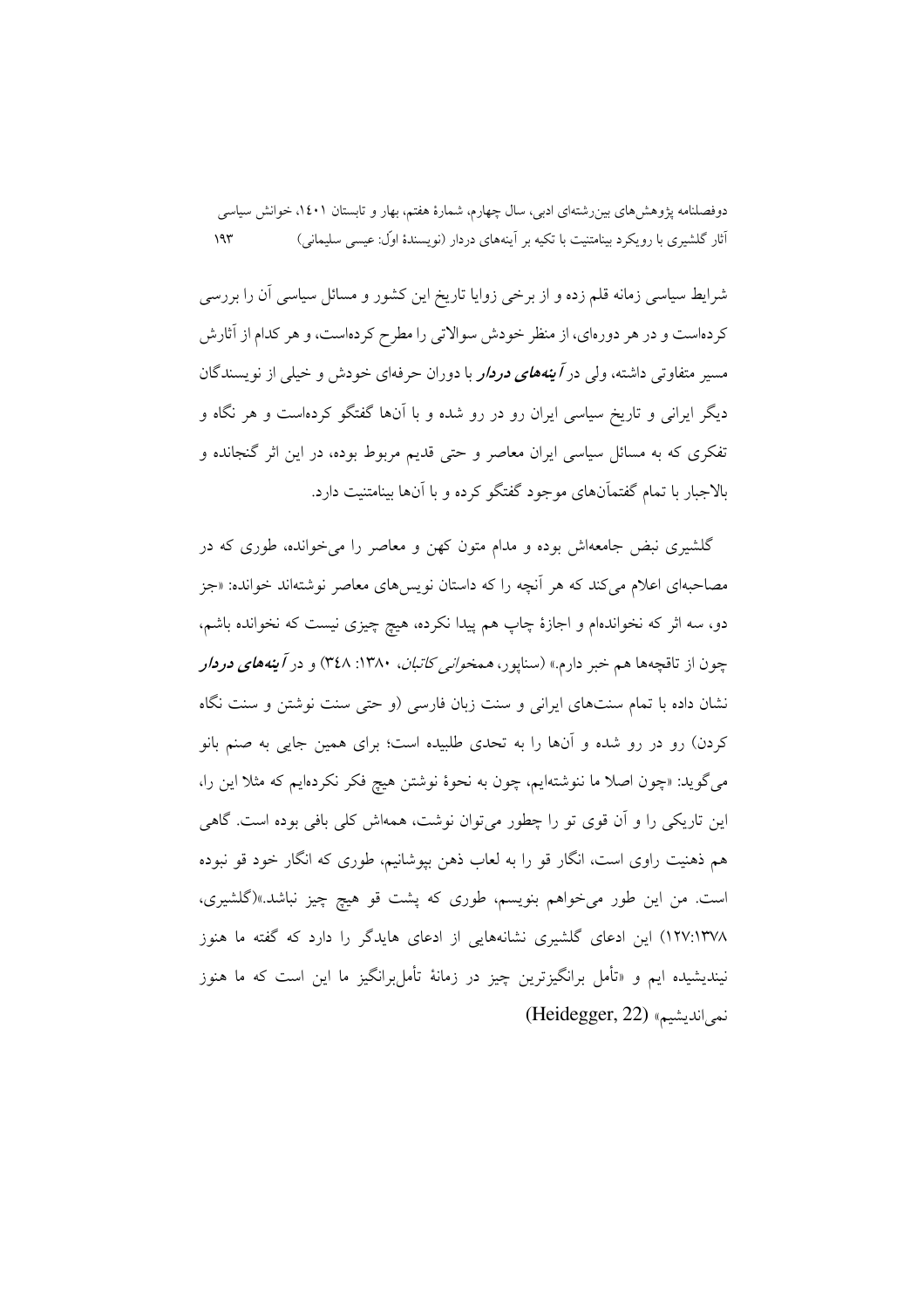در این اثر گلشیری، خیلی از نشانههای سیاست و تاریخ و فرهنگ ایران هست : از طرز حکمرانی و رابطهٔ زناشویی ایرانی ها و نظرشان نسبت به خانواده و بچه، از تأثیر جنگ بر شهرها، از تأثیر مهاجرت بر خانوادهها و تأثیر انقلاب، از سنت های ایرانی و گفتمآنهای حاکم بر ایران و مرد ایرانی؛ هیچ متنی از او اندازهٔ *آینه های دردار ح*رف ندارد. البته آثار او از همان آغازها، واكنشى به سياست و آثار معاصر و قديم بوده است، و از همين طريق با آنها بینامتنیت داشته است. مثلا گاهی از ساواک انتقاد کرده (*مردی با کراوات سرخ)* گاهی با الگوهاي فكري ايران گفتگو داشته و گاهي هم با انتقادي تند از آنها با گفتماّنهاي اجتماعي مثل مهاجرت گفتگو داشتهاست؛ آثار او واکنش به موضوعات روز سیاست ایران و یا تاریخ ایران نیز بوده که لازمهٔ این نگاه گفتگو با دیگر متون مهم و گفتماًنهای مهم است.

وقتی گلشیری را با دیگر نویسندگان بزرگ قرن بیستم مثل صادق هدایت و احمد محمود و محمود دولتآبادی و جلال آل احمد و ابراهیم گلستان و سیمین دانشور و… مقایسه می کنیم، می بینیم در داستان نویسی ایران کمتر کسی اندازهٔ گلشیری متون نویسندگان مهم ایران را خوانده (اگر هم خوانده، اندازهٔ او در آثارش متبلور نشده) و کمتر کسی اندازهٔ او با متون قبل خودش درگیر بوده است؛ علتش شاید این بوده که کمتر نویسندهای اندازهٔ او به سنت قصهگویی و روایت ایران اسلامی اهمیت قائل بود و اندازهٔ او تلاش نکرده ً در سنت و .<br>تاریخ-سیاست ایرانی جای بگیرد. و این یعنی گفتگو با متون و سنت.

او از همان ابتدای نویسندگی، خودآگاه یا ناخودآگاه، در نوشتههایش از بینامتنیت استفاده می کرده است؛ نمونهاش را در مخم*های برای سمور آبی می* بینیم (که در اولین مجموعه داستانش چاپ شده، قبل از اّنکه *شازده* احتج*اب* را نوشته باشد)، که تکه هایی از *مادام*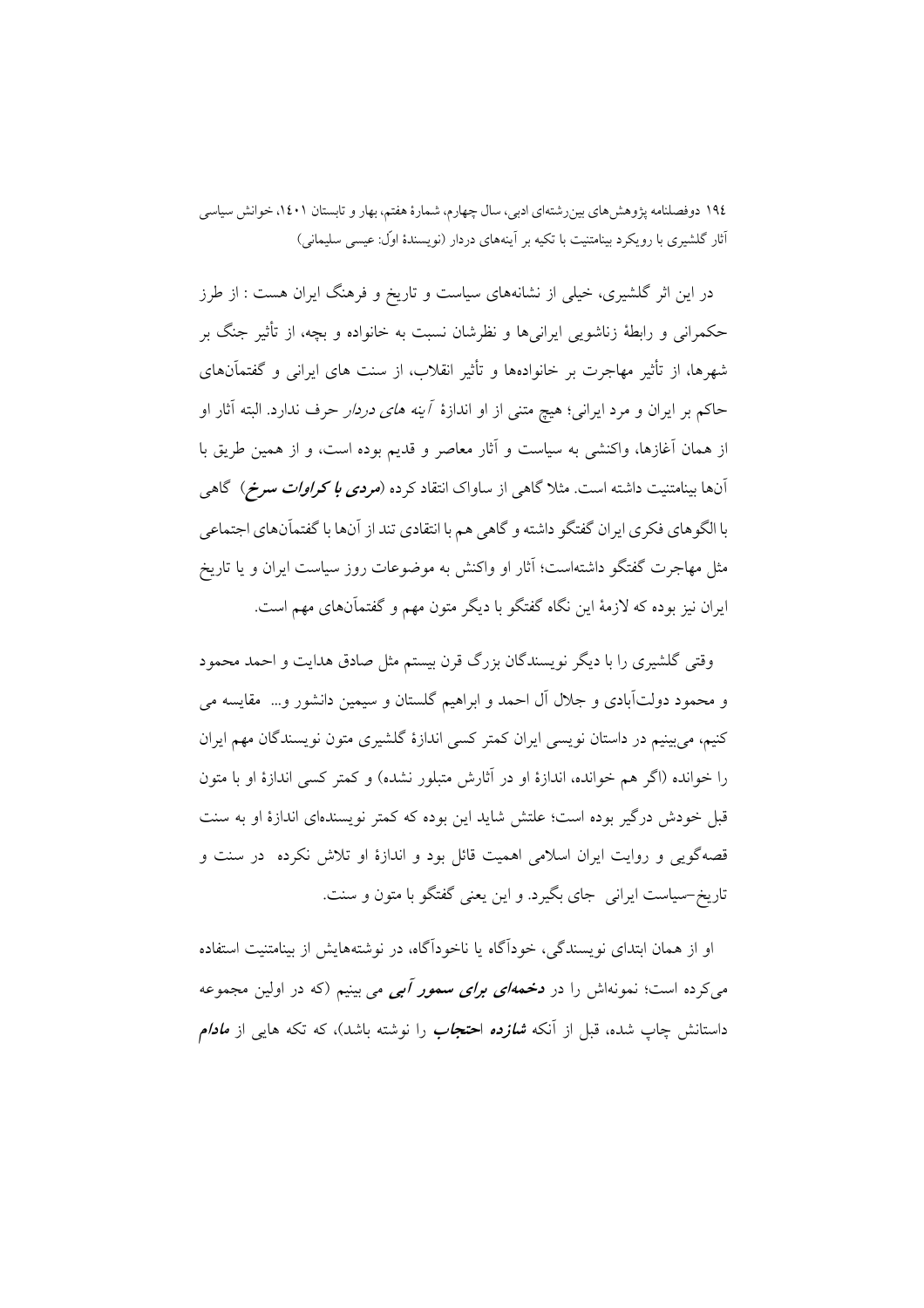ب*وواری فلوبر*، و جن*ایت و مکافات* داستایفسکی را میآورد (این بینامتنیت از نوع نقل قول از متون دیگر نویسندگان است). «شارل کنار او زانو بر زمین زد و... » (گلشیری، ٧٢:١٣٥٦) و یا در *شازده احتجاب(چ*اپ هفتم، انتشارات ققنوس، ۱۳۵۷، صفحات ۳۸ و ۳۹ و ٤۲) تکه هایی از خاطرات قاجارها را می آورد که نشان می دهد این نویسنده جباریت و ظلم قاجارها را در خاطراتشان خوانده و منعکس کرده، و یا در کریستبی*ن و کید* سطرهایی از شرقی شناسان و یا از سفرنامههای آنها به ایران می آورد، و یا جملاتی از کتاب مقدس را در سربخش ها می آورد، و یا با دختر کریستین راجع به چند کتاب از جمله *شازدهٔ بحر خزر و رابینسون* کروزوئه حرف می زند. به نظر ما، گلشیری در این رمان نگاهی بسیار سیاسی و انتقامی به بريتانيا دارد و با فروياشاندن خانوادهي بريتانيايي انتقام ايراني را از بريتانيايي مي گيرد. بينامتنيت و نگاه سیاسی گلشیری در *جن نامه، دوازده رخ، حدیث ماهیگیر و دیو* و مخصوصا در برهٔ گهش*دهٔ راعی* هم هست که چندین صفحه از سنت مهم ایران اسلامی راجع به کفن و دفن مرده و یا از سنت نوع برخورد با زن (صفحات ٣٩، ٥٠، ٦٧، ٨٦، ٨٦، ٩٤) را مي آورد، و یا در صفحات ۱۷۱ تا ۱۷۵ شعرهایی از شاعران قدیم را راجع به سرو کاشمر و سنت ایرانی نقل میکند. ولی اوج استفادهٔ گلشیری از سیاست و بینامتنیت در *آینههای دردار* است. این اثر به قدری با گفتمآنهای سیاسی ایران، و متون فارسی و حتی با متون خود گلشیری رابطهٔ بینامتنیتی دارد که میتوان گفت این رمان مانیفست نویسنده در دوران میان سالی[ش است؛ او هر آن چه بعد این کتاب نوشت، طبق همان نوع روایت (قصه گویی) و برداشتش از روایت و تعهد به جامعه و زمان خود و از همه مهمتر زبان کشورش نوشت.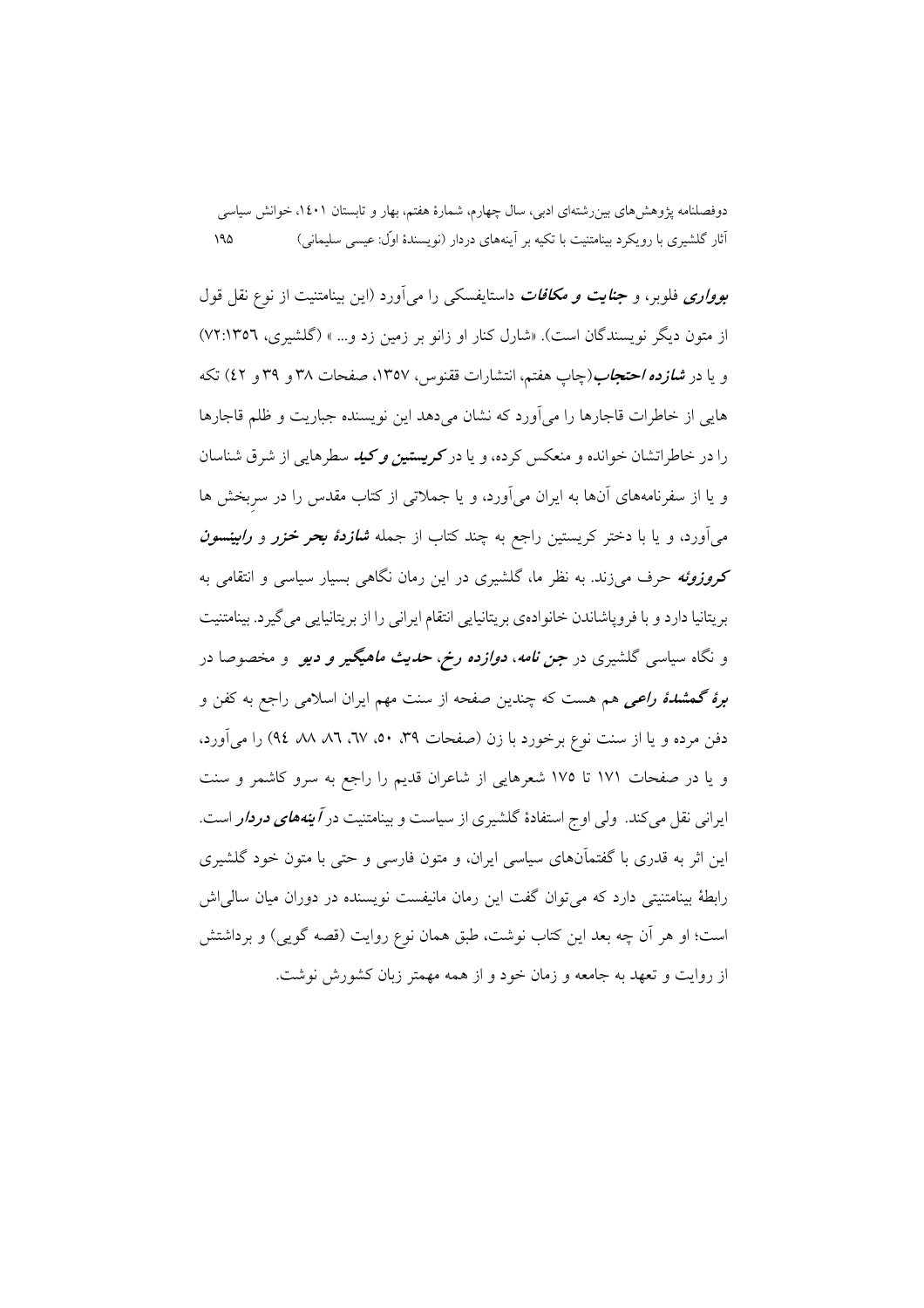بورخس جایی گفته که «تمام کتابهای جهان اثر یک نویسنده هستند.» ,Aron) (306: 2002ز برخي جهات اين حرف شايد اغراق آميز به نظر برسد، ولي از برخي جهات یربیراه نیست. در ادبیات داستانی ایران، این تعریف در مورد گلشیری بیش از همه صدق می کند؛ چون که او مدام به متون کهن ایران اسلامی رجوع می کرد و دنبال نکات جالب و معاصری برای داستان نویسی امروز ایران و بیشتر دنبال روایتی خاص ایرانی بود تا همچون نویسندگان آمریکای لاتین — که بسیار سیاسی هم هستند- روایتی خاص برای ادبیات جهان عرضه کند؛ اصلاً وجود گلشیری به عنوان متن از بینامتنیت ساخته شده بود؛ و با مهارت و خلاقیت متون کهن و جدید را مطالعه می کرده و آنها را با ظرافت و هوشمندی در آثار خود آورده است.

1-2 بینامتنیت (گفتگو) با تاریخ سیاسی ایران و متون کهن

داستان *مثل همیشه* دور باطل تاریخ سیاسی ایران را روایت می کند که مدام بیفایده می چرخد، همان طور که راوی **آینههای دردار** اشارههایی به متون کهن و عرفانی (مثلا *عبهرالعاشقین* از روزبهان) يا شعر شاعران قديم و ديدگاه آنها مي كند. يكي از اين متون كهن خيلي باارزش، قصص قرآن است که گلشیری آشنایی عمیقی با آن داشت و مخصوصا قرآن را با چندین ترجمه و تفسیر خوانده و دربارهی موضوعات و نحوهی روایت و داستان آنها فکر کرده بود. حتی عنوان برخی رماّنهای گلشیری در این مورد معنادار هستند؛ مثلا *برهٔ گمشدهٔ راعی؛* معنای کلمهٔ راعی، چوپان و نگهبان است ولی به پیامبر اکرم نیز اشاره دارد که بزرگ و سریرست قوم و ملت مسلمان بود؛ و با به شعر مولوی اشاره دارد: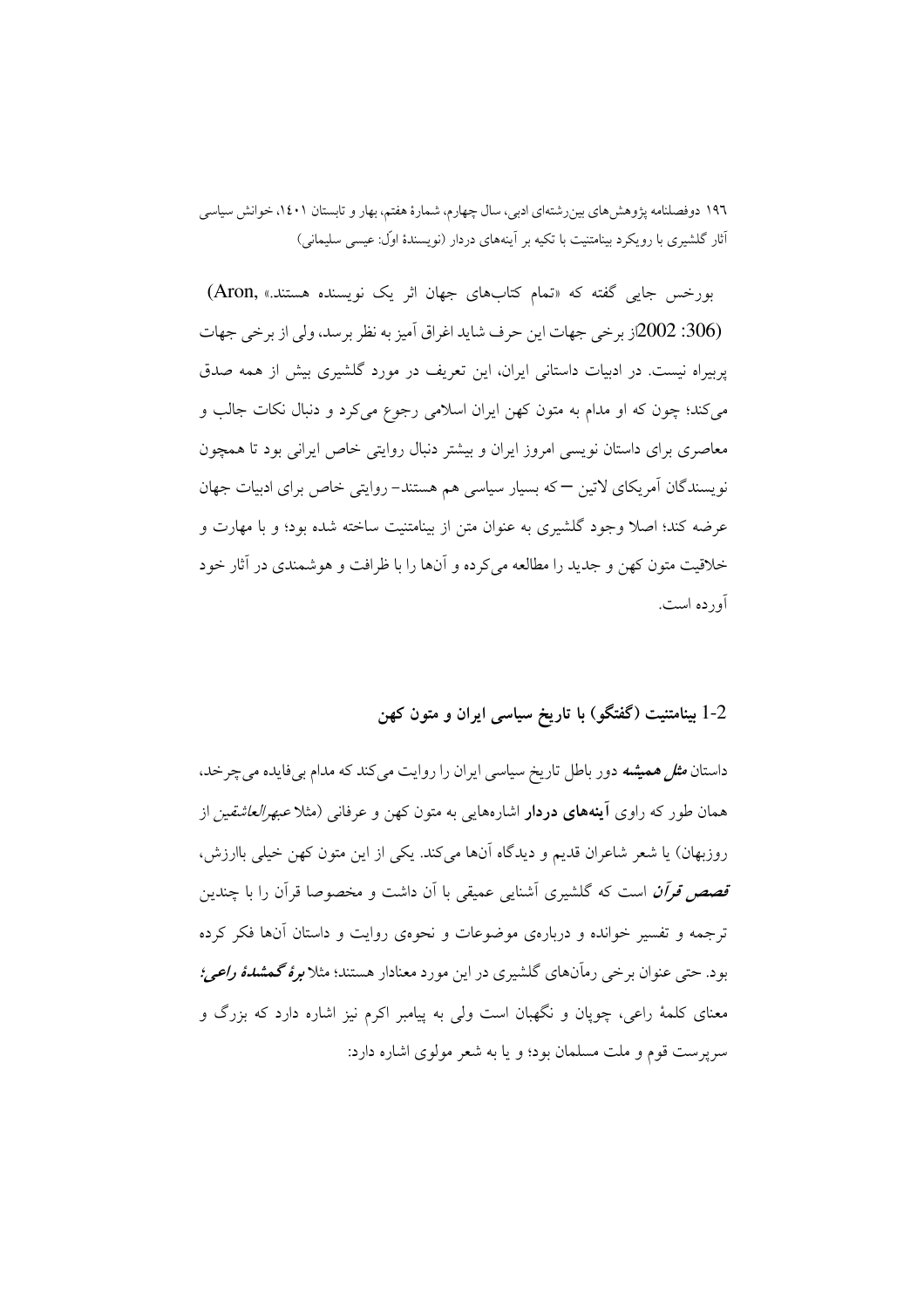| کلکم راع نبی چون راعی است | خلق مانند رمه او ساعی است |
|---------------------------|---------------------------|
|                           |                           |

(مثنوى، چاپ نيكلسون، ٢٣٦/٣)

خود گلشیری هم در ادامه با دادن نشانههایی معلوم است که خود را راعی زبان فارسی و تاریخ ایران میدانسته است، و این میتواند دلیلی بر سیاسی بودن نویسنده باشد، و یا نمونهٔ ديگر گفتگو با متون قديم و مخصوصا با قرآن در سورهٔ ابراهيم در معنا و روند داستان است: ابراهیم نبی، هاجر و سارا را دارد و از سارا اسماعیل را، که خداوند بعد بزرگ شدنش دستور قربانی کردنش را میدهد. ابراهیم *آینههای دردار* مینا و صنم بانو را دارد و از مینا سهراب را که در سنت ایرانی پدرش او را میکشد. همین ابراهیم عین ابراهیم نبی برای خودش رسالتی قائل است: رسالت حفظ زبان فارسی، رسالت حفظ سنت و تاریخ ایرانی. قربانی کردن هم در سورهٔ ابراهیم هست و هم در *آینههای دردار، ج*ایی که ایراهیم به خانهی صنم بانو می رود. ابراهیم این رمان، با ابراهیم بیگ *سیاحت نامهٔ ابراهیم بیگ* زین العابدین مراغهای نیز شباهت-هایی دارد که در قسمت بینامتنیت *آینههای دردار* با سفرنامهها به آن خواهیم ی<sub>ا</sub> داخت.

در *قصص قرآن*، ابراهیم به دیدن پسرش و زنش میرود (اسمعیل و هاجر)، ساره او را از پیاده شدن منع کرده است: مینا نیز مدام از ابراهیم بازجویی می کند و البته از رفتن ابراهیم پیش صنم بانو خبر ندارد و با وجود این بعد بازگشت ابراهیم چند روزی « سرسنگین است.» (گلشیری، ۱۳۷۸:۱٤٥).

در *قصص قرأن* پنج صفحه (از ۱۸۲ تا ۱۹۱ ) تماما مربوط به ابراهیم و ساره و نمرود است. تناظر زندگی ابراهیم نبی در *قصص قرآن* با ابراهیم راوی رمان جالب است: «... جبر پیل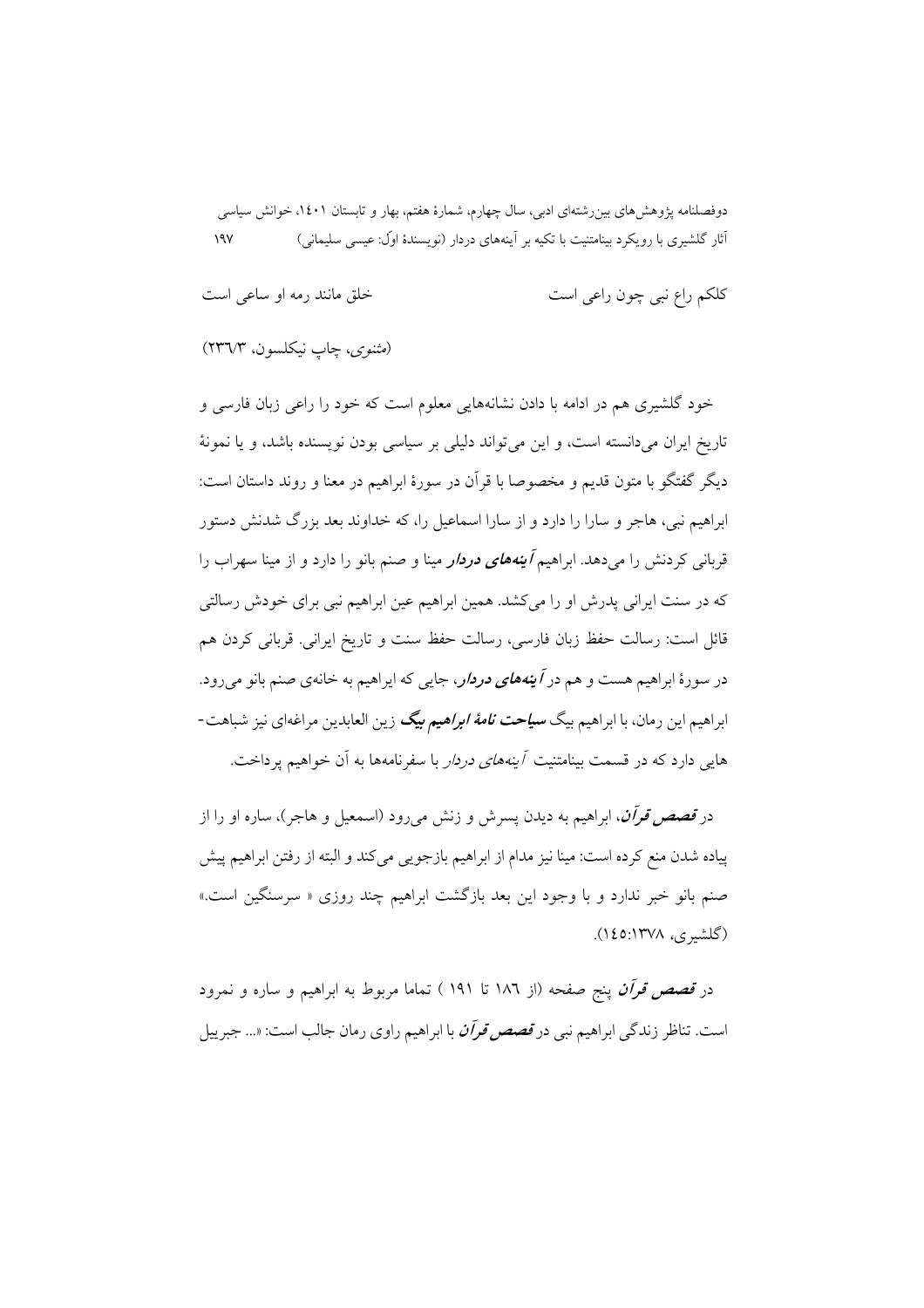آمد گفت: یا ابراهیم، خدای می گوید تا وی از املاک خویش تمام بیرون نیاید به تو تسلیم نکند نگر او را دعا نکنی. ملک گفت: همه به تو تسلیم کردم مرا درست کن تا من از اینجا بروم. ابراهیم دعا کرد وی درست گشت و آن ولایت را همه به ابراهیم تسلیم کرد.» (قصص قواًن مجيله، ١٣٧٠: ١٨٨)

همین مورد به نوعی برای ابراهیم راوی هم رخ میدهد: سعید ایمانی از صنم بانو جدا می شود، حالا صنم بانو خآنهای دارد و کتابخآنهای و شغلی، و از ابراهیم می خواهد پیشش در ملکش بماند و فقط او را جهت نوشتن رساله کمک کند. و این برای نویسنده بهترین موقعیت است، ولی ابراهیم قبول نمی کند، باید پیش مینا (ساره؟)، پیش زبان مادری|ش، به خآنهاش، به زبانش برگردد. ملک همه چیز را تسلیم ابراهیم کرد، صنم بانو هم می خواهد همه چیز ملک (سعید ایمانی، شوهر سابقش) را تسلیم ابراهیم کند، ولی ابراهیم نمی پذیرد که دلیلش به دیدگاه راوی برمی گردد. باید بگوییم که گلشیری – حداقل در زمینههایی همچون مبارزه با خرافات از طریق نوشتن داستان هایی چون *معصوم ۲*، یا با نقد تند برخی داستان نویسان، یا با نقد تند حکومت و نگاه امروزی به سنت، شکستن صرف و نحو زبان فارسی – همچون ابراهیم نبی بتشکن بود؛ و باز نشانهی دیگری بر سیاسی بودن اثر گلشیری که تفسیری سیاسی میتوان از آن کرد.

این تعلق زن سعید ایمانی به ابراهیم برخی جاها به وضوح آورده میشود. قرار ابراهیم با صنم بانو جلو کلیسایی است که «شنیده بود که عشاق گاهی اینجا می آیند.» (گلشیری، ۱۳۷۸. ۷۸) ابراهیم از خودش می پرسد: «حالا مگر او عاشق بود؟» (همان جا)، اگر هم ابراهیم عاشق نباشد، صنم بانو عاشق است. و انگار دیگر زن سعید ایمانی نیست و حین گفتگو با ابراهیم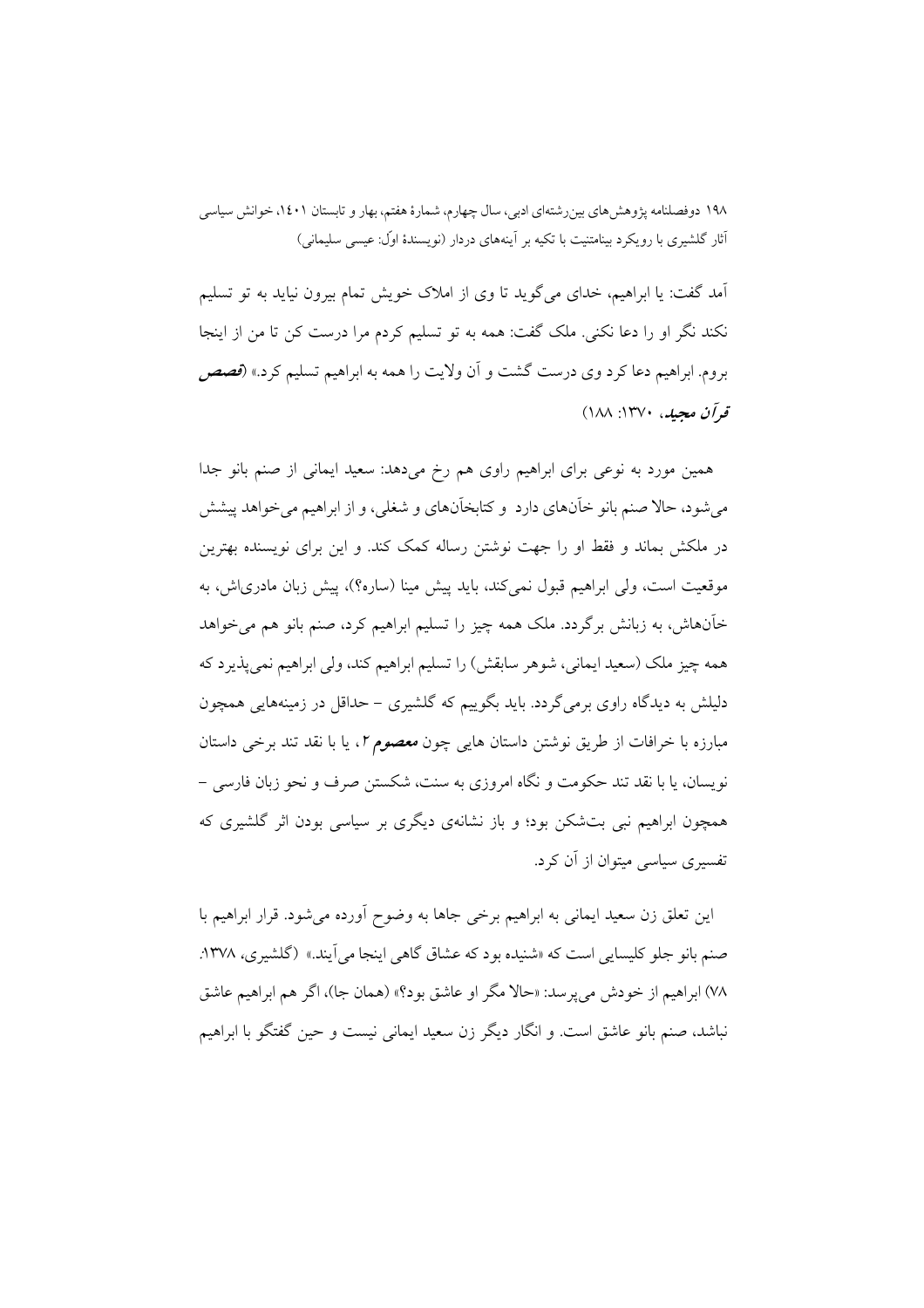«بازويش را به او داد.» (همان جا)، انگار زن ابراهيم است. ولي وقتي ابراهيم خانهٔ صنم بانو می رسد، بعد از این که از سرایداری رد می شوند مکالمهای برمعنا شکل می گیرد. اینجا هم گفتگو با قربانی شدن اسماعیل در *قوآن* هست، هم گفتگو با نابودی زبان مادری از طرف کشورهای استعماری در طول تاریخ که با *طوفان* شکسپیر شروع می شود و ادامهاش را در قرن بيستم در *طوفان* امه سزر مي بينيم. حالا به مكالمهٔ صنم بانو با ابراهيم گوش بدهيم. صنم بانو به ابراهيم مي گويد: «زن سرايدار بود.

- فهميدم.
- حالا چرا اخم کردی؟ به قتلگاه که نمی برمت.» (همان: ١٠٢). اتفاقا ابراهیم اینجا به قتلگاه مىرود.

به شرطی که به کشورش برنگردد. ولی چون حتما برخواهد گشت، قربانی صنم بانو خواهد بود. البته بالا رفتن ابراهيم از يلههاي تيز آيارتمان صنم بانو نيز شبيه صعود ابراهيم به كوه است برای قربانی پسرش. ولی اینجا قضیه برعکس شده است؛ انگار ابراهیم را برای قتلگاه مي برند. ولي در ادامه توصيفي مي خوانيم كه شبيه شقهكردن صنم بانوست؛ قرباني اوست: « … صورت و سطح اریبی از گردنش فقط روشن بود … یکی دو شقه از پیراهنش هم روشن بود و برشي از ياي چپ.» (همان: ١٠٣). ولي با جواب ابراهيم مسير متن عوض مي شود و به چیزی اشاره میکند که باب میل صنم بانو نیست:

- وقتي نمي،فهمم عصبي مي شوم. (منظور ابراهيم زبان فرانسه است.) - خوب، اولش همه همين طورند.
	- $9 20$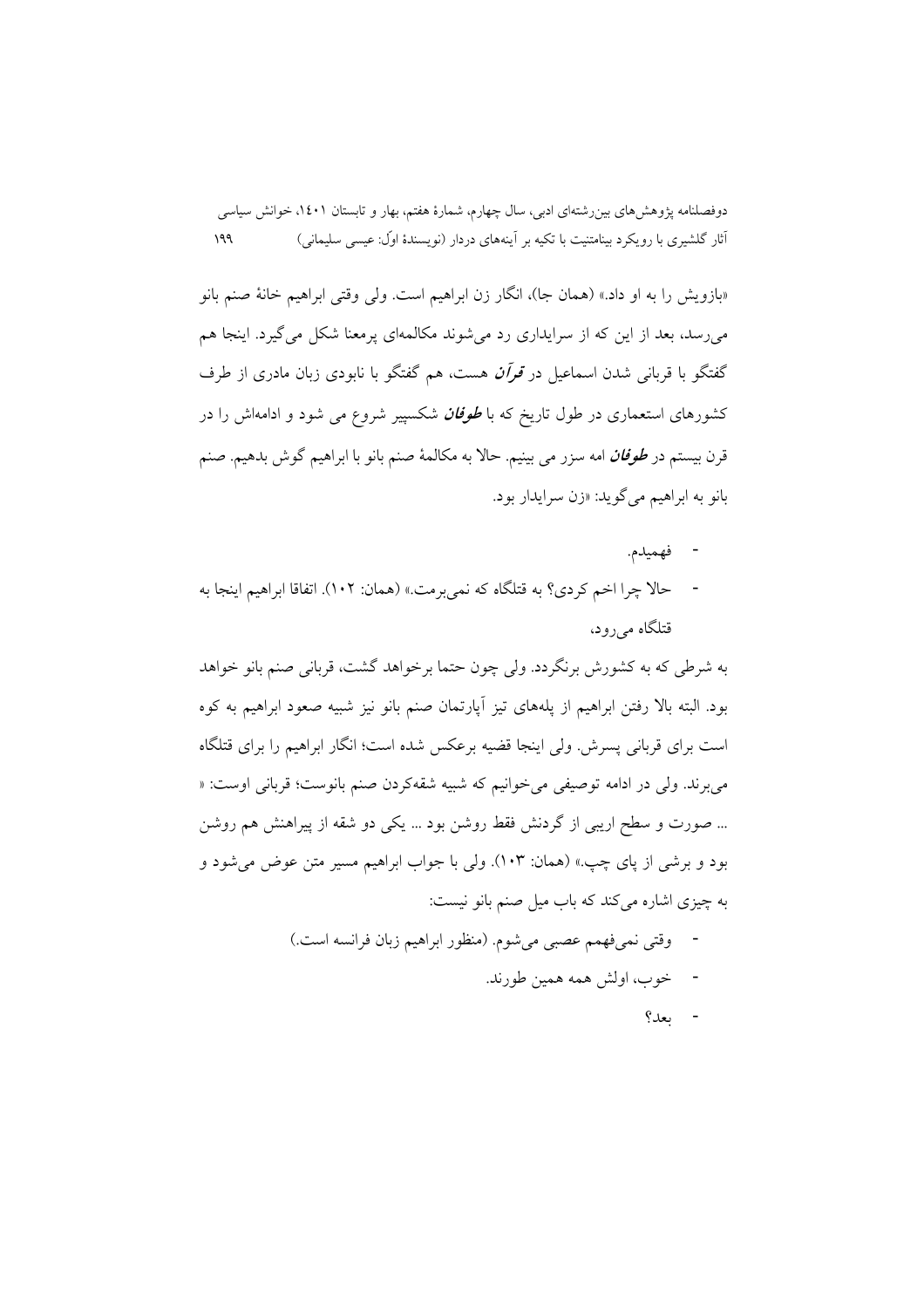- معلوم است، باید زبانشان را یاد گرفت، حتی به این زبان اندیشید، و گرنه همیشه  $\overline{\phantom{a}}$ بیرون دایره میمانی، غریبه یا مهاجم.
	- فکر نمی کنی برای من حالا دیگر دیر است؟
- من شش ماهه یاد گرفتم، آن قدر که میتوانستم خودم احتیاجاتم را برآورده كنم.(همان جا)

البته نقد صنم بانو اينجا هم معطوف به غلامحسين ساعدي است كه به قول صنم بانو «دستي دستی داشت خودش را می کشت، انگار که برای مردن به اینجا آمده باشد.» (همان: M) و هم معطوف به خود گلشیری که نمیخواهد در پاریس بماند و زبان فرانسه یاد بگیرد و حتبی به آن زبان بیندیشد. نقد صنم بانو را راوی نمی پذیرد و برای حفظ زباناش به کشورش برمیگردد. خلاصه چندین بار مسالهٔ قربانی شدن به صورت صریح و ضمنی میآید: راوی یک بار مراسم قربانی کردن شتر در کاشان را می نویسد که بینامتنیت با سنت ایرانی است. دو سه بار هم اسم تابلویی از ون گوگ میآید. مخصوصا در آن تابلویی که گوشش را بریده است.'

۲-2 بینامتنیت (گفتگو) با مفهوم نابودی زبان مل<sub>م</sub> در دوران استعماری که بسیار سیاسی است:

در *طوفان* شکسییر که دوک میلان و دخترش جزیرهٔ کالیبان را غصب کردهاند و حالا میراندا، دختر دوک، کالیبان را تحقیر میکند و میگوید: «... من دلسوز تو بودم و رنجها بردم تا تو را به گفتگو آورم …» ولي كاليبان جوابي مي دهد كه هنوز در نظريههاي مربوط به استعمار و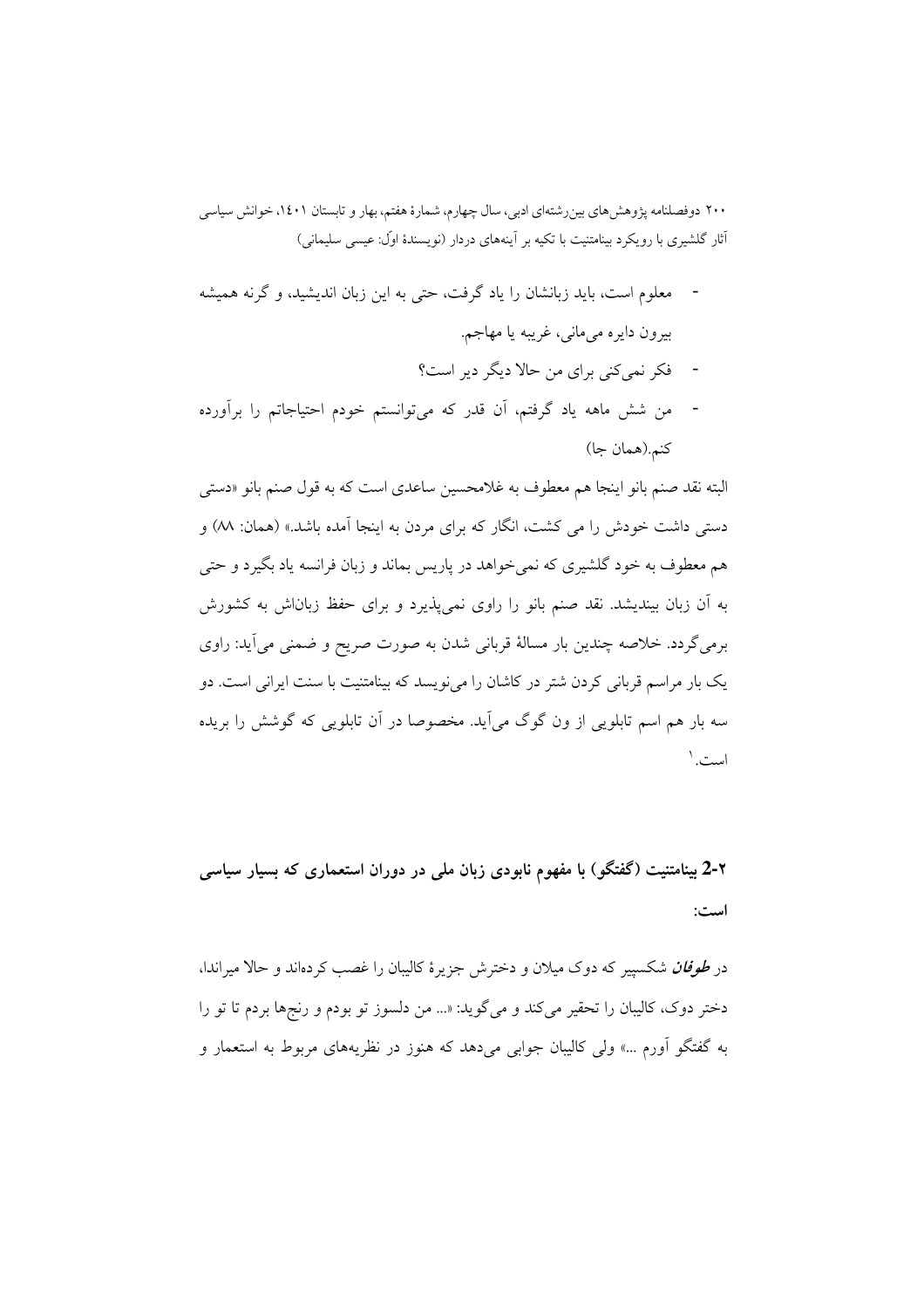پسااستعمار کاربرد دارد: «شما مرا زبان آموختید، و بهرهام در آن این بود تا بدانم چه سان نفرين كنم. اي طاعون سرخ هلاكت كند كه زبان خود به من أموختي!» (شكسيير ١٣٩٧: ٣٤- $(\mathcal{r}$ o

حرف های کالیبان در *طوفان* امه سزر<sup>—</sup>که اقتباسی از *طوفان* شکسییر مخصوص کاکاسیاه هاست و برای همین زیرمتن *طوفان* شکسییر محسوب می شود –از کالیبان شکسییر به روزتر هستند. جایی که میراندا کالبیان را بربر خطاب می کند و می گوید: «یک سلام کردن تو را نمي كشد...تو مي توانستي مرا حداقل بابت ياد دادن تو به صحبتكر دن تبركم كني...تو حيواني وحشی بودی که تربیتت کردم...» ولی کالیبان میگوید: «واقعیت ندارد. تو اصلا هیچ چیزی به من ياد ندادي. جز بلغور كردن زبانت كه دستوراتت را بفهمم: چوب ببرم، ظرف بشورم، ماهي شكار كنم و… و اما علم و دانشت، آيا هرگز آنها را به من آموختي؟ … كاملا خودخواهانه برای خودت و فقط برای خودت نگه داشتی ... (25-24 : Césaire 1969)

از این منظر نگرش گلشیری در آینههای دردار بسیار سیاسی است و مثل فردوسی خوب میفهمید که نابودی زبان یک ملت یعنی نابودی آن ملت. برای همین برای حفظ زبان فارسی به میهنش برمیگردد. خداوند در قرآن کریم میفرمایند: «ما هیچ رسولی را به زبان بیگانه مبعوث نکردیم. ما هر رسولی را به زبان امتش مبعوث کردیم تا پیام خدا را برای آنان روشن سازد.» (**قرآن مجید**، سورهی ابراهیم، آیهی چهار، ترجمه فولادوند. مهدی، ۱۳۷۳). در این آیه بر زبان هر امت تأکید شده است، همان فکری که گلشیری به دنبال آن است. همان طور که مکه همیشه کعبهٔ اَمال مسلمین بوده است، زمانی هم پاریس، کعبهٔ اَمال روشنفکران بوده و حالا صنم بانو و ابراهیم در پاریس، کعبهٔ آمال روشنفکران، هستند.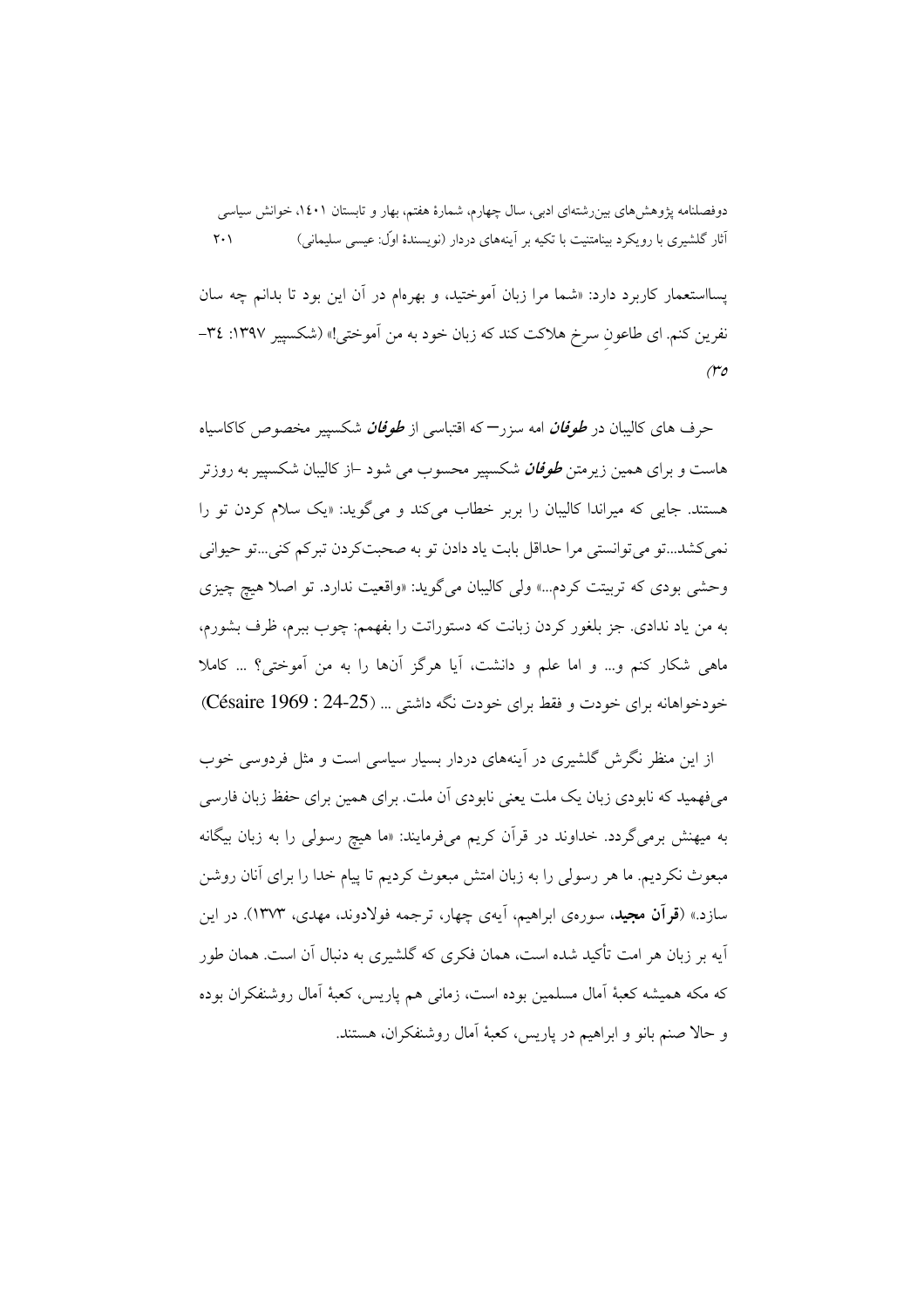آيهٔ پنج اين سوره اشارهاي به صنم بانو و مينا نيز مي تواند باشد. مي خوانيم: «از اين رهگذر آزمونی بزرگ و سنگین شما را از سوی پروردگارتان فرا گرفت که آیا زنانتان بر تنهایی و بر شوهري شکيبا مي مانند و مادران و يدران در مرگ فرزندانشان صبر و استقامت دارند؟»

نه مینا بر برشوهری شکیبا میماند و نه صنم بانو. هر دو بعد از مرگ شوهر و یا بعد طلاق، دنبال شوهری دیگر رفتهاند. ولی مادر مینا بعد از مفقود شدن پسرش، حمید، صبر و شکیبایی ییشه می کند و این نشانگر تفاوت نسل هاست.

باز در آيهٔ ۱۳ همين سوره مي خوانيم: « آن مردم كافر به رسولان گفتند: ما شما را از سرزمين خود می رانیم. جز این راهی نیست. یا باید سرزمین ما را ترک بگویید و یا به کیش و آیین ما باز گردید. رسولان درمانده شدند و پروردگارشان به آنان اشارت نمود که ما این سیهکاران را هلاک می نماییم.»

پیامبر اسلام از مکه به مدینه هجرت نمودند و بعد از چند سال با لشگریان زیادی بر گشتند و مکه را فتح نمودند، ولی امروزه تقریبا امکان ندارد همچو چیزی روی دهد. قوم موسی هم، موسى را اذيت و نافرمانىها كردند. قوم ابراهيم او را به أتش انداختند. از حواريون عیسی هم یکی پول گرفت و عیسی را به کشتن داد و... زندگی گلشیری چی؟ او بعد از کلي تهديد و به زندان افتادن و جلوگيري از چاپ کتابهايش هرگز به ترک وطن راضي نشد و همیشه در کشورش ماند، چون او زبان فارسی را کشورش میدانست و باید در کشورش مے ماند. تمام اپنھا نشانهھایے پر سیاسے پودن فکر و آثار او هستند.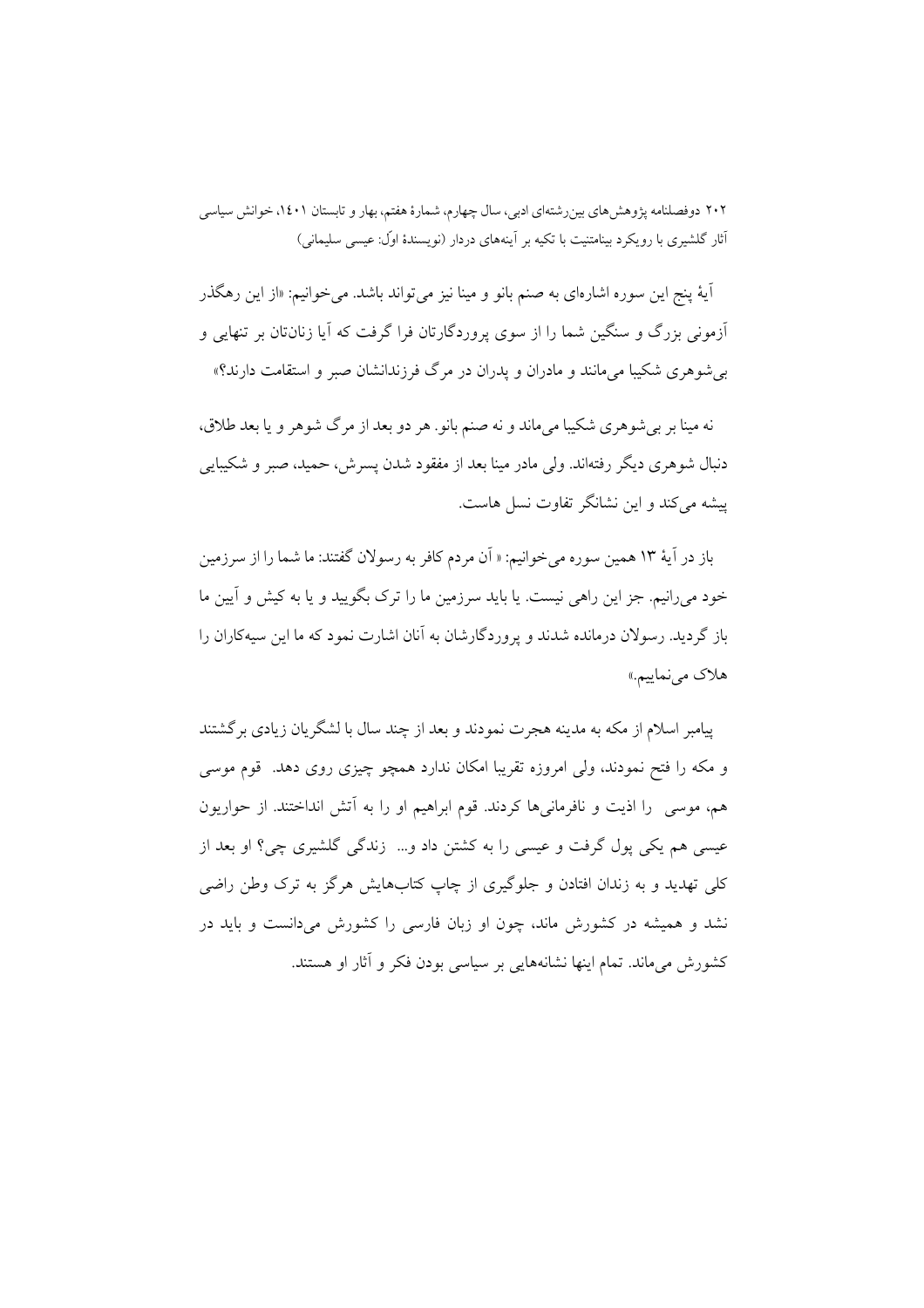## 3-2 گفتگو با نویسندگان سیاسی ایران و شاعران ایرانی

راوی در قبرستان پرلاشز سر مزار صادق هدایت میرود و از او حرف میزند: «دنج جایی یافته بود... بعد هم گفت: این هم با خیال آنکه نبود خیالبازی کرده بود.» (گلشیری،۱۳۷۸: ٤١) اما علی داستانی عجیب روایت می کند که با داستان *سه قطرهٔ خون* هدایت بینامتنیت دارد. اینجا گفتگو و تأثیر خیال بر واقعیت، و تأثیر خیال بر ذهنیت خواننده را می,بینیم که بدیع است. داستان علی این است:

«شنیدهام شبها اینجا بر آن سنگ همهٔ گربهها جمع میشوند... اول یک گربهٔ سیاه می اید، سر این سنگ می نشیند و مثل اینکه گلویش زخم باشد ناله می کند، بعد از این اطراف هر چه گربه هست جمع می شوند روی اَن یکی سنگ و همین طور تا صبح می نشینند، چشم دوخته به این نقش جغد یا اسم او.» (همان جا). این داستان هم به *بوف کور* اشاره دارد که روی سنگ قبر هدایت در برلاشز نقر کردهاند و هم به داستان *سه قطرهٔ خون*، که یکی از بهترین داستآنهای روان شناختی ایران است و گلشیری استفادهٔ جالبی از عنوان داستان کرده است. در ضمن رفتن گلشیری به پاریس و برگشتنش شاید اشارهای به رفتن هدایت به پاریس و برنگشتنش باشد؛ باز نشآنهای دیگر از تفکر سیاسی او و خوانش او از ادبیات را میبینیم.

در ادامه، گفتگو با دو شاعر بزرگ را نیز شاهدیم: «چند آشنای اهل قلم هم آمدند. علی حتما خبر کرده بود. گرد بر گرد گور او نشستند و به هر جرعه با قطرهای از او یاد کردند. او هم سهمش را برداشت تا سنگ گور حسین غلام رفت… بر نام و نام خانوادگی نقر شده بر سنگ همه را نثار کرد.» اینجا اول سنامتنت است با شعر خیام: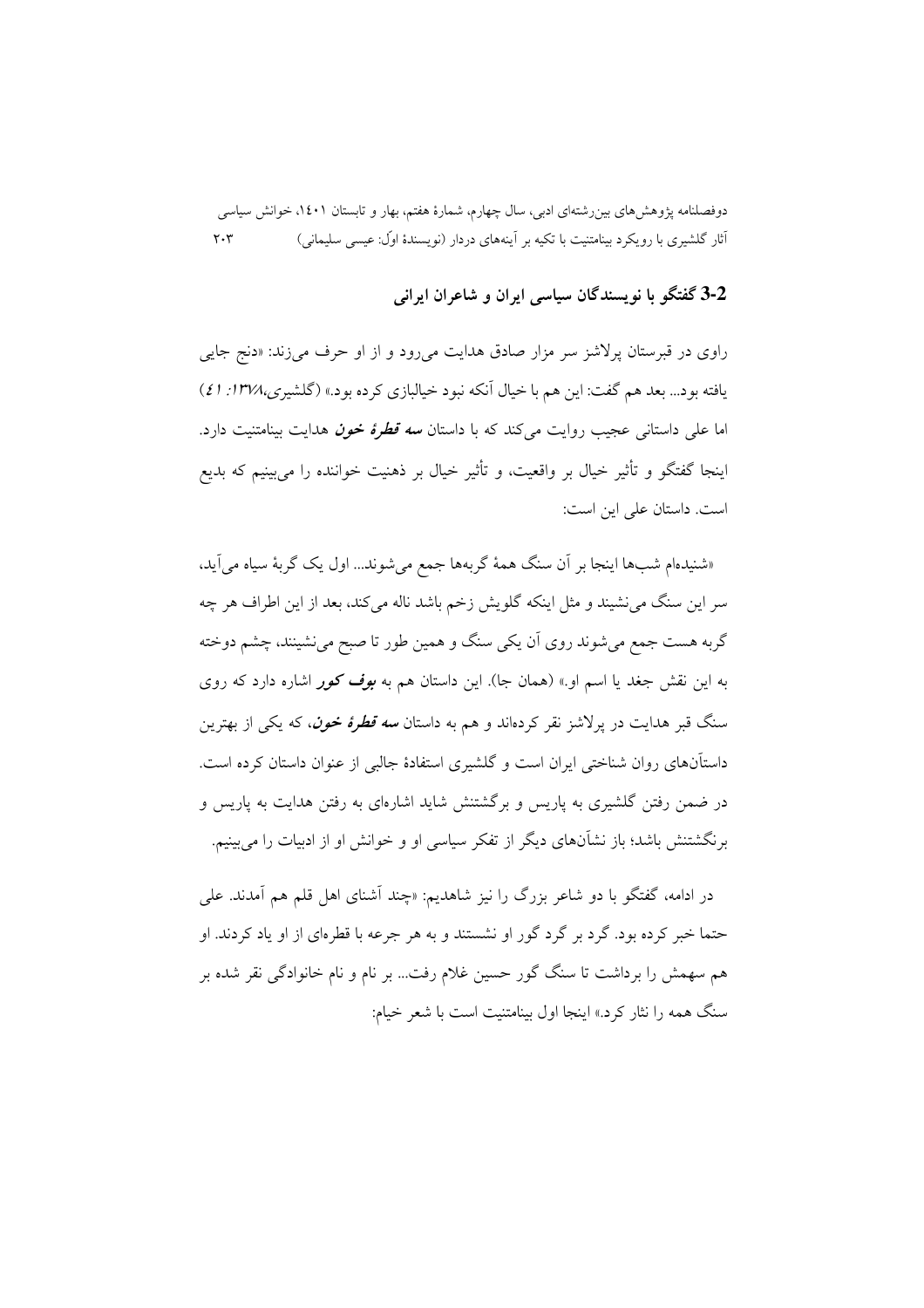| باشد که ز دوست یاد بسیار کنید | یاران! به مرافقت چو دیدار کنید |
|-------------------------------|--------------------------------|
|                               |                                |

چون بادهٔ خوشگوار نوشید به هم نوبت که به ما رسد نگونسار کنید.

اینجا گفتگو با شاملو ً هم هست که به غلام حسین ساعدی همیشه می گفته حسین غلام. هم ساعدی و هم شاملو همچون گلشیری از نویسندگان بزرگ سیاسی بوده اند و گلشیری با این کارش راه آنها را ادامه میدهد. او اینجا با یک کلمه، تاریخ روشنفکری دورهای خاص را احیا میکند که از هر منظر بنگریم یکی از پربارترین دورههای تاریخ روشنفکری این سرزمین بوده است. راوی چند خط پایینتر از طریق خاطرهٔ بهمن — یکی از شخصیتهای رمان – بزرگی منشی ساعدی و شخصیت او را نشان می دهد (همان، صفحات ٤٢-٤١). اشاره به خیام در جایی دیگر نیز هست؛ وقتی با چند ارمنی سر قبر یک ارمنی می روند.

در طول رمان راوی از مصالحه با جهان و از تغییر نگاهش (از سیاسی بودن محض به ثبت وقایع سیاسی رسیده) حرف میزند و وظیفهاش را برای ثبت هر آنچه هست تذکر می داند و برای این کارش پنجرهای را برای دیدن کافی میداند و شعری از فروغ فرخزاد میآورد:

یک پنجره برای من کافی است

یک پنجره به لحظهٔ آگاه<sub>ی</sub> و نگاه و سکوت.» (فرخزاد، ۱۳۸۲: ۲۸۹)

این شعر فرخزاد هم، چون *آینههای دردار* فضایی بسیار سرد و تاریک دارد. باز گفتگو با شاعري ديگر؛ در صفحهٔ ۹۸ هست. يدر طاهر وقتي اتاق طاهر را نشان ابراهيم مي دهد و از طرز فکر طاهر سیاسی حرف می زند شعری از خاقانی می خواند. به یقین مسافرتهای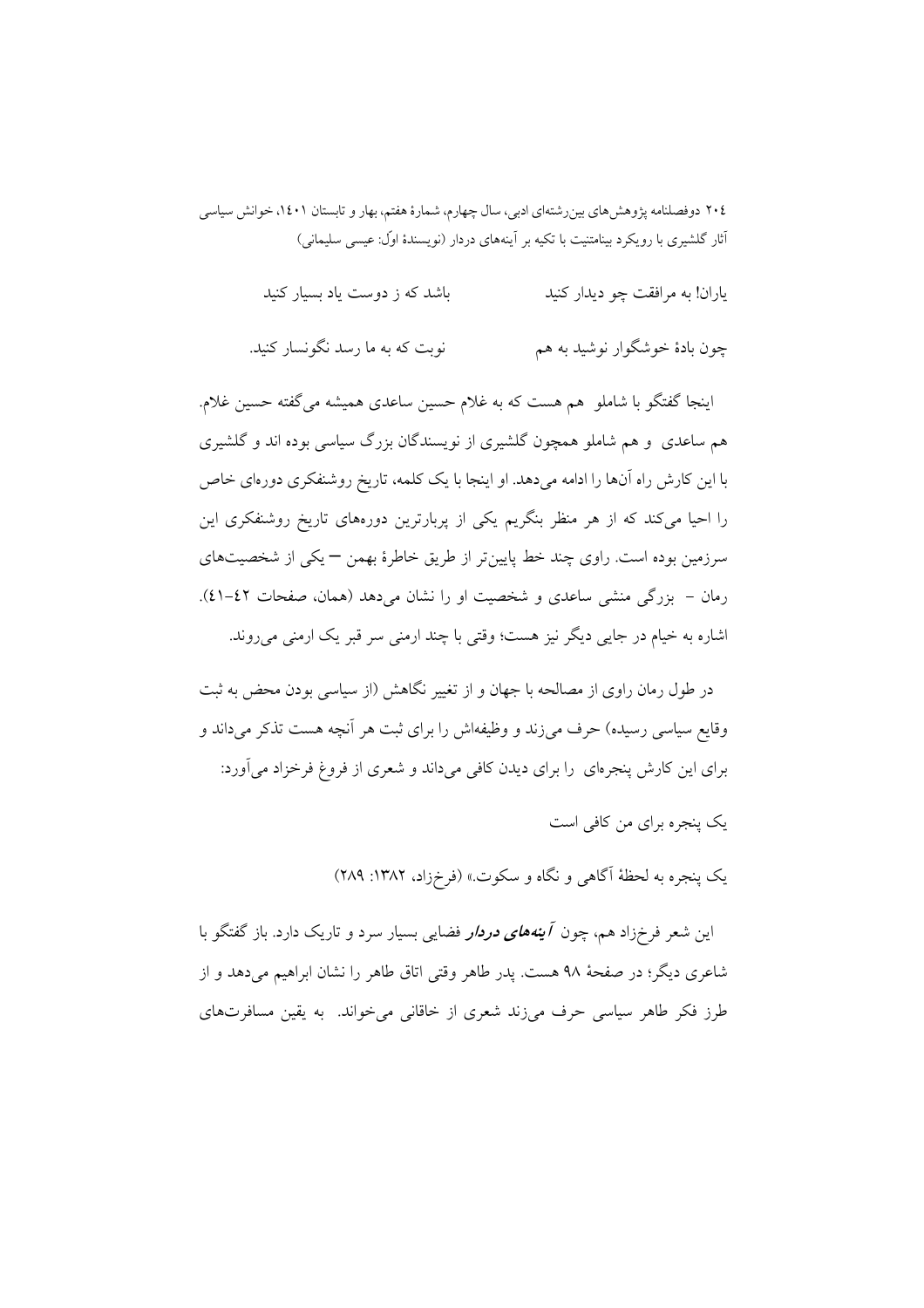گلشیری به اروپا و دیدن شهرها و خانههای خاص هنرمندان و نویسندگان بی تأثیر در خلق آینههای دردار و جن نامه نبود؛ تفکرش نسبت به خیلی چیزها عوض شده بود.

## 4-2 گفتگو با ابر سفرنامههای سیاسی (ابرمتن Architexte)

وقتي يک متن وارد يک ژانر مي شود به ناچار در چارچوب آن ژانر قرار مي گيرد و قواعدي را بالاجبار می پذیرد. چون «... ژانر مفهومی بینامتنی است: شعری که در ژانر غزل سروده شده باشد از قواعد و قراردادهای سنت معینی که شاعر آن را به ارث برده تبعیت می کند، قرار دادهایی که احتمالا سایر شاعران آن دوره نیز به کارشان بستهاند.» (مکاریک ۱۳۸۵: ۷۲)

راوی در صفحهٔ شش *آینه های دردار* خودآگاه از سفر حرف میزند که دلیلی بر آن است که این اثر حداقل یک بعدش سفرنامه است و البته سفر به خارج، و از این جهت با تمام سفرنامههای مهمی که ایرانیان نوشتهاند و نظراتشان راجع به ایران و مهاجرت و زبان ملی و تبعید و آوارگی و یا اقامت در خارج را بیان کردهاند، گفتگو دارد و نظر خودش را می گوید، در عین این که به طور کلی با تاریخ سیاسی و سنت ایران اسلامی در گفتگوست. البته این بينامتنيت با سفرنامهها به قول تيقاني سامايو (Tiphaine Samoyault) دو طرفه است: «هم رابطه بين متون است و هم دگر گرگوني متقابل متوني كه در اين رابطهٔ بده بستاني حضور دارند.» (49: Samoyault, 2005)؛ گلشیری با خواندن آن متون سیاسی، آنها را احیا وقوی می سازد بیشتر ادبی شان می کند.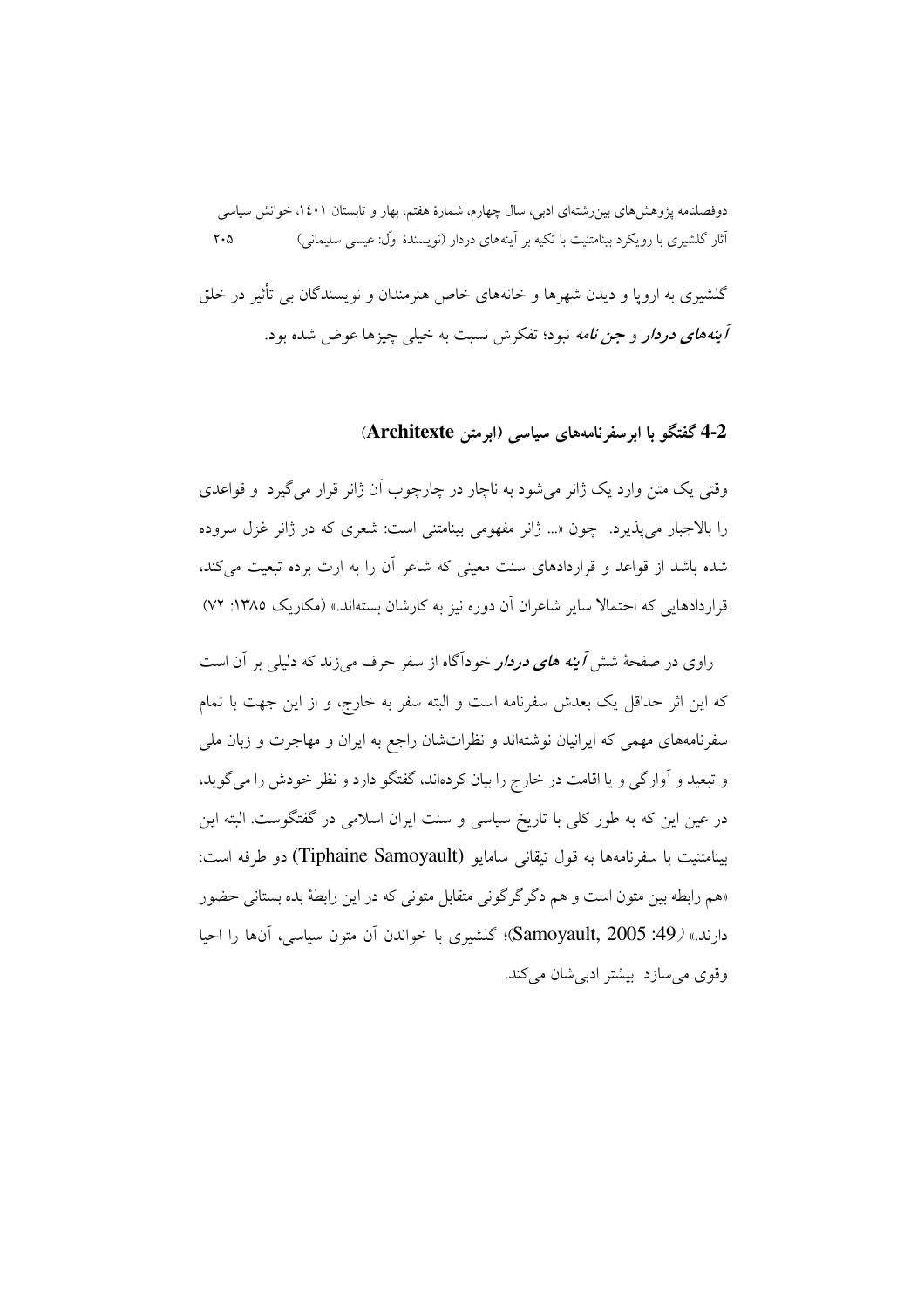در سفر هویت سیاسی شخص مشخص میشود و میفهمد که کجایی است. برای همین راوي مي پرسد: «... او كجا بود، كجايي بود. او كه هر بار تكهايش را به اين و آن داده بود و حالاً باز نشسته بود تا بیبند چه کند با اینها که بر او رفته بود در این سفر؟» (گلشیری ۱۳۷۸: ٦). در آثار گلشیری متأخر دغدغهٔ هویت خویش و شناختن آن خیلی مطرح می شود که شاید یکی از دلایلش بیشتر شناختن جهان و سفرهای مداومش به اروپا و آمریکا و گفتن این که هویت سیاسی ایرانی در گذشته و حال چه چیزی بوده و حالا چیست. برای همین در آثار جوانی او چندان با معضل هویت سیاسی روبرو نیستیم. ولی به مرور زمان هویت سیاسی یکی از مسئلههای اصلی گلشیری میشود و تا جایی که میتواند هویت سیاسی ایرانی را می سازد و حتی اگر با حکومت و عواملش در روایت مشکل داشته باشد، سعی می کند نویسنده و مردم ایرانی را واجد رفتاری انسانی نشان دهد ( به آخرین داستان گلشیری، *زندانی* **ب***اغان،* اشاره کنیم که نویسنده به رغم فشارها و محدویتهایی که از طرف مأمورین دولت برایش اعمال می شود، باز رفتار بدی با مأمور نوجوان و فاسد ندارد و حتی برایش پول می دهد و لقمه می گیرد. در همین داستان بینامتنیتهایی با *آینه های دردار* و *برهٔ گمشدهٔ راعی و* خ*وابگرد و انفجار بزرگ دا*ریم.)

**/ینه های دردار** با سفرنامههای ادب<sub>ی</sub> مشهور و غیرادب<sub>ی</sub> نیز بینامتنیت دارد و در عین حال از همهشان متمایز است و حتی با نوشتههای کسانی که در مهاجرت ماندهاند و راجع به مهاجرت و مهاجر خیلی سیاسی نوشتهاند. دو نمونه را می توان ذکر کرد: *بیرون، پشت در* از ناصر زراعتی، **و** *بقال خرزوویل* **ا**ز نسیم خاکسار که در جای<sub>یی</sub> به آنها پرداخته ایم.<sup>۲</sup> ولی سفرنامهای ابرمتنی که برای تمام ایران<sub>ی</sub>ها شاخص بوده و همچنان تأثیر گذار است سفرنامهٔ سیاسی **ح***اج*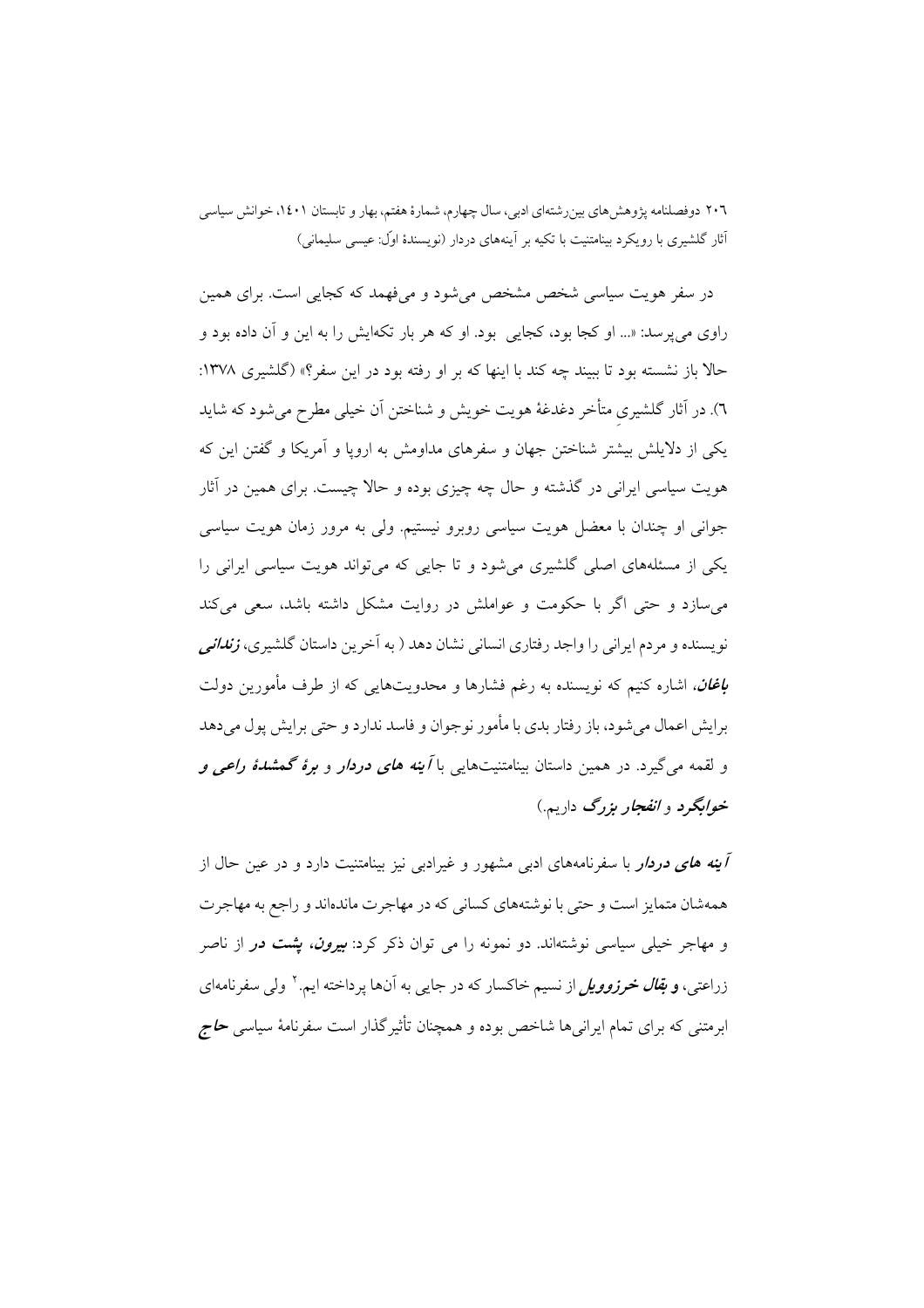**سیاح** است که هنوز نویسندگان ایرانی راجع به آن می|ندیشند. آخرین نمونهاش گلی ترقی در آخرین اثرش، **ب***ازگشت، می ب***ا**شد که در سال ۱۳۹۷ نوشته شده و در آن صالحی، یکی از شخصیتهای اصلی رمان میگوید: «هر کدوم ما … یه حاج سیاحیم. سرگردونیم… جامونو گم کردیم. مثل این حاج سیاح بدبخت می٫یم تا اون سر دنیا، اما ایرانو زیر عبامون قایم مي كنيم و با خودمون مي بريم.» (ترقى، ١٣٩٧: ٤٠) دقيقا همين حرف را صنم بانو خطاب به ابراهیم می گوید: «شماها … به اینجا هم که می آیید باز از آن کوچههای خاکی می گویید …» *(گلشیری، ۱۳۷۸: ۸۸) و قبل از بازگشت گلی ترقی <i>سفربا حاج سیاح احسان نوروزی است.* (نشر چشمه، ۱۳۹۰)

ولي *آينههاي دردار در حکم سفرنامه از سفرنامهنويسي م*رسوم آشنازدايي مي کند؛ هم در فرم دستکاری می کند و هم در محتوا. سفرنامهها یادداشتهای سفر هستند و گاهی همراه با تأمل، ولي اين اثر أن طور نيست و حتى با رماًنهايي كه بعد أن راجع به مهاجرت و بازگشت حرف زدهاند بینامتنیت دارد و این نشان می دهد که این اثر به متنی کلاسیک تبدیل شده و در این حوزه تأثیرگذار است. نمونهاش رمان گل<sub>ی</sub> ترقی، *بازگشت، است که در آن هر چه را د*ر ایران هست به آنچه در غرب هست ترجیح میدهد. ترقی در این رمان خوب نشان داده که ما چطوری هستیم و نباید ناله کنیم. هویت سیاسی ما همین خانهٔ او با اَن شخصیتهای بسیار متفاوت دور و برش هست. این رمان او بسیار واقع بینانه است و ایرانیها را خوب نشان داده است. شخصیتهای اصلی این رمان که عبارتند از: ماه سیما و شوهرش و دو پسرش، حوری و یرویز که باهم زن و شوهر هستند، آقای صالحی که مدام آواره است (مخصوصا با آخرین زنش که دختر بچهای است و در پاریس نمیماند)، امیرا (جالبترین شخص رمان: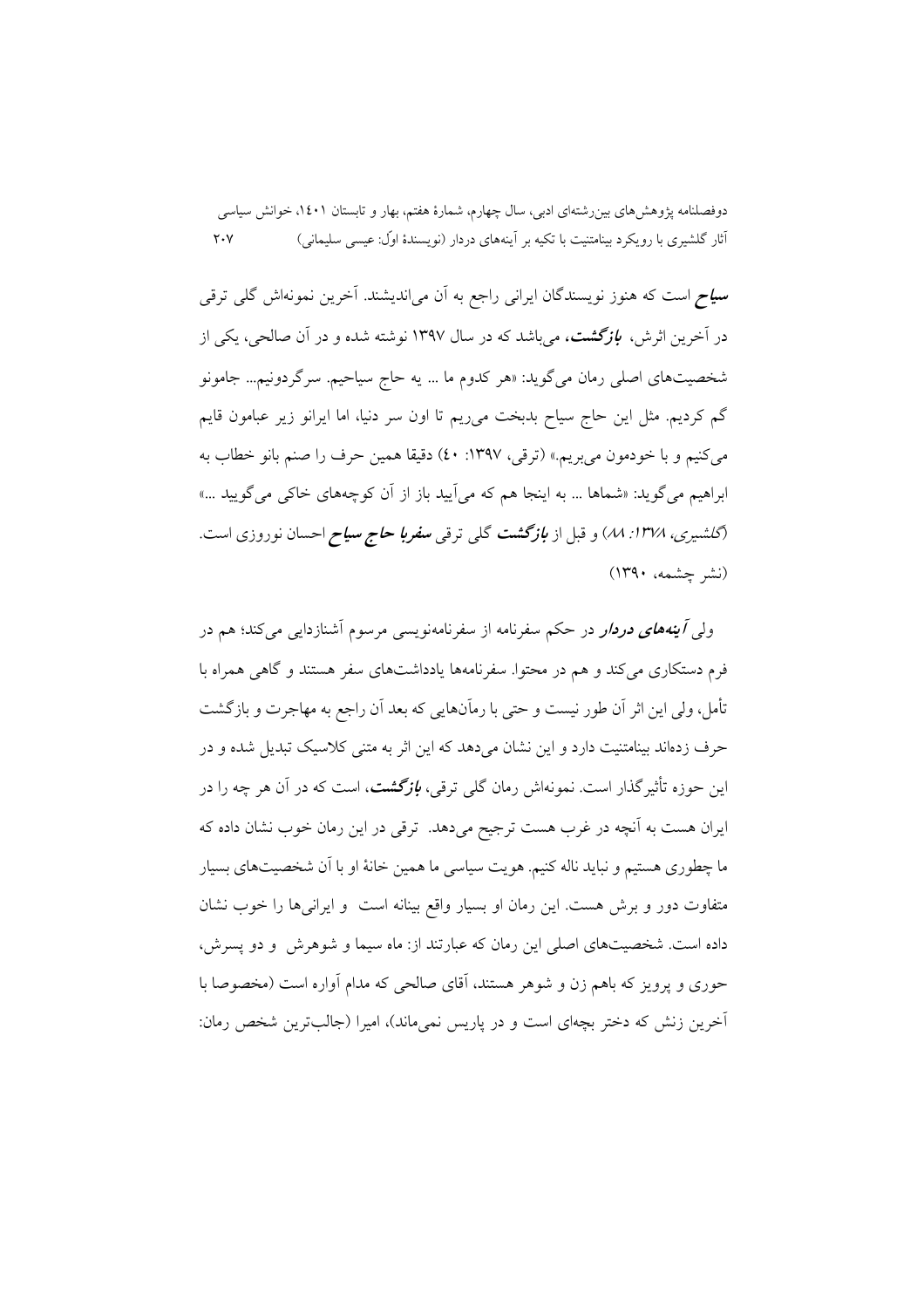زنی مستقل و خیامی)، حسین آقا و زنش کبری و گوهر (زنی افغانی که شوهرش را بیرون کردهاند و بالاجبار گوهر طلاق می گیرد)، و در نهایت خانوم باجی. تمام شخصیت های این رمان با مهاجرت درگیر هستند. و جالب بودن رمان در این نکته است که در آن ً به جای ابراهیم ماه سیما حرف می زند و مثل صنم بانو خانوادهاش پراکندهاست؛ بچههایش در آمریکا هستند، شوهرش در ایران، خواهرش در کانادا و برادرش در آلمان و دوستانش در اقصی نقاط جهان. وقتی ماه سیما سرگشتگی و فراموشی زودرس اش را می بیند از نظر خودش دلیلش را «به خاطر زندگی در جایی» میداند «که جای واقعی او نیست» ( *بازگشت*، ترقی، گلمی) و با خودش میگوید باید برگردد ایران، ولی مشکلاتی سر راهش است. اول با پسرانش حرف مي زند كه دلش مي خواهد آنها هم بر گردند ولي آنها به نامهاش چنين جواب مي دهند: « ما غرور ملي و هويت باستاني نمي خواهيم. كار و زندگي راحت و كارت سبز اقامت داريم.» (ترقی ١٣٩٧: ١٤). همين حرف را به نوعي صنم بانو به ابراهيم مي گويد.

<mark>ب*ازگشت* زن</mark>دگی واقعی و زیسته در خارج است؛ واقعی است. پسران ماه سیما مستقل هستند؛ دلشان نمی خواهد پابند بشوند، مثل امیرا که حتی آپارتمانش را برای فروش گذاشته و از کارش استعفا داده است و دلش می خواهد دیگر فقط مسافرت کند و از مایقی زندگیش كيف كند. و فقط از پيري مي ترسد نه از مرگ؛ در حالي كه ماه سيما به شدت وابسته به وطن و خانواده و بچهها و شوهرش است؛ نمونهٔ اعلای زن شرقی؛ ایده آل زن ایرانی از نگاه مردان ایرانی. دقیقا شبیه ابراهیم *آینه های دردار* و ابراهیم *سیاحت نامهی ابراهیم بیگ. در بازگشت* هم راجع به رابطهٔ زن و مرد ایرانی حرف زده میشود. و مهم تر از آن، این که پرویز راجع به ماه سيما مي گويد: «اين خانم از فرنگ اومده. سالها تنها زندگي كرده. زني مستقله.» و در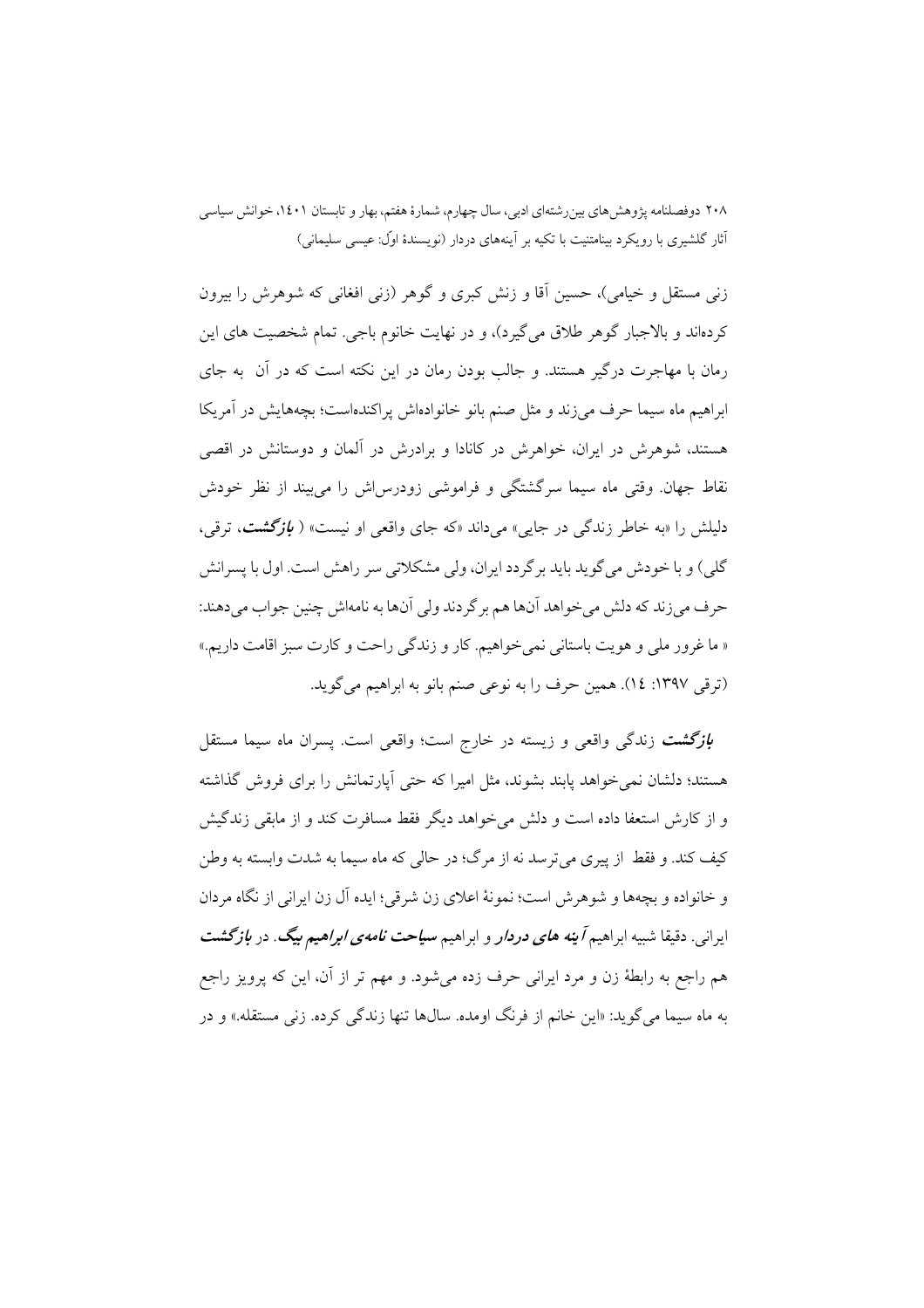ادامه زنش را توصیف میکند: «خانوم خانوما، زیاد به حرفای زن من گوش نده. خودشم نمي دونه چې مې گه. (ترقی ۱۳۹۷: ۱۲۱)

رمان دیگری *که بعد از آینههای دردار* نوشته شده و شباهتهایی با آن دارد **دلخو***شیهای* **کوچک** تألیف حسن فرهنگی است. راوی رمان به لندن می رود، ولی می بیند که دلخوشبی اش را در ایران جا گذاشته است؛ این حرف مؤید این است که فرهنگی هم دقیقا مثل گلشیری دلخوشی|ش در ایران است. پس موضوع <mark>آینهه*ای دردار* و</mark> خودش حالا به نوعی به ابرمتن و منبع تبدیل شده است؛ مهاجرت یکی از موضوعات مهم دنیای امروز و یکی از موارد خیلی مهم سياست آن است.

5-2 گفتگوی آینههای دردار با گفتمآنهای سیاسی معاصر و با تاریخ ایران اسلامی

وقتی بهمن یکی از شخصیتهای رمان به راوی می گوید: «اَنجا، ما مردم رسم خوبی داریم، هیچ وقت رختهای زیرمان را روی بند مهتابی هامان نمی اَویزیم.» در ادامه راوی می گوید: «بله، میدانم، چون می ترسیم از همین چیزها دوست و دشمن دستک و دنبک درست کنند. ولي تو فكر نمي كني براي همين هر نسلي به همان راهي مي رود كه نسل پيش؟». (گلشيري ١٣٧٨: ٤٥). اين حرف بسيار سياسي است و همان نظرية تكرار در تاريخ ايران است كه به نوعی شبیه دور باطل فلسفی است؛ تاریخ ایران پیش رفت نمی کند؛ پادشاهان پارت و اشکانی همان كار رضا شاه و پسرش را انجام مىدادند؛ همان ظلم و تاج و تخت از همان زمان بوده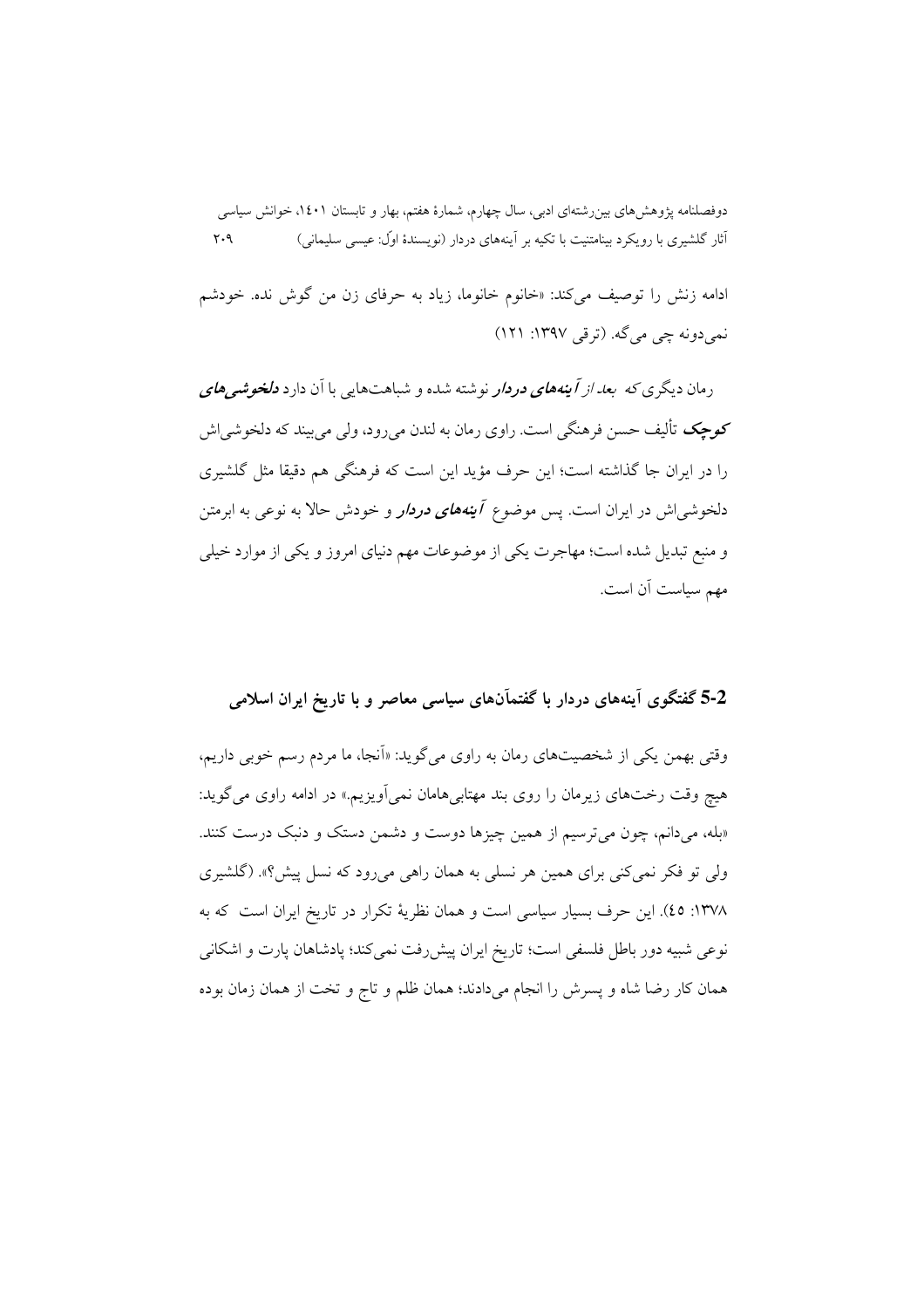است؛ همان توصیفی که در **سی***احت نامهٔ ابراهیم بیگ* راجع به ایران هست، در *آینه های* دردار و بازگشت و دلخوشبی های کوچک هم هست.

در *آینه های دردار صفح*ات<sub>ی</sub> (۵۰ – ٤٢) که به گفتگوی بهمن با راوی و سعید ایمان<sub>ی</sub> اختصاص یافته گفتگو با تاریخ سیاسی روشنفکری ایران است و از مخفی کاریها و فرقهها و ساواک و انقلابیون حرف زده می شود. راوی از همان صفحهٔ اول رمان، دوران یهلوی را نقد می کند: «و مادر یادش نبود که به عید آن سال چند ماه مانده بود که نان باز گران شده بود و يدر دنبال كار مي گشت.» (*همان:* ٥). اين مضمون را به تفصيل در *جن نامه* خواهيم خواند که یکی از انتقادهای اصلی این دو کتاب، انتقاد از دوران پهلوی است. گلشیری در این اثر خواسته است به همه چیز و همه کس جواب بدهد، و در تاریخ سیاسی ایران و تاریخ روشنفکری تأمل کند و برای همین به طور صریح راجع به نوشتن و رمان نویسی و روشنفكران دوران خودش حرف مي زند؛ مثلا جايبي مي نويسد: «اغلب ... حرفهايش جنجال به پا میکرد. تلخ بودند، خواسته بودند دنیا را عوض کنند، اما دنیا همان شده بود که بود و حالا در این شهر و آن شهر در خانههای یک اتاقه، یا حداکثر دو، گاهی حتی با زن و بچه، زندگی می کردند، با ماهآنهای که سرمایهداری مقرر کرده بود.» *(همان: ۱۵–۱٤*) باز نگاه سیاسی به آوارگی و مهاجرت و انتقاد از حکومت را میبینیم.

راوی باز در صفحهٔ ۳۰ سرنوشت نویسندهای مهاجر را روایت می کند که خآنهاش در مجتمعي مخصوص سالمندان و الكلي هاست و فقط عكس سه در چهار بدري (زن سابقش) را دارد. آبا این تصویر ناخودآگاه بررسی سرنوشت خود گلشیری است که اگر به مهاجرت میرفت همان طور می شد و برای همین هرگز راضی نشد خارج از کشور زندگی کند، و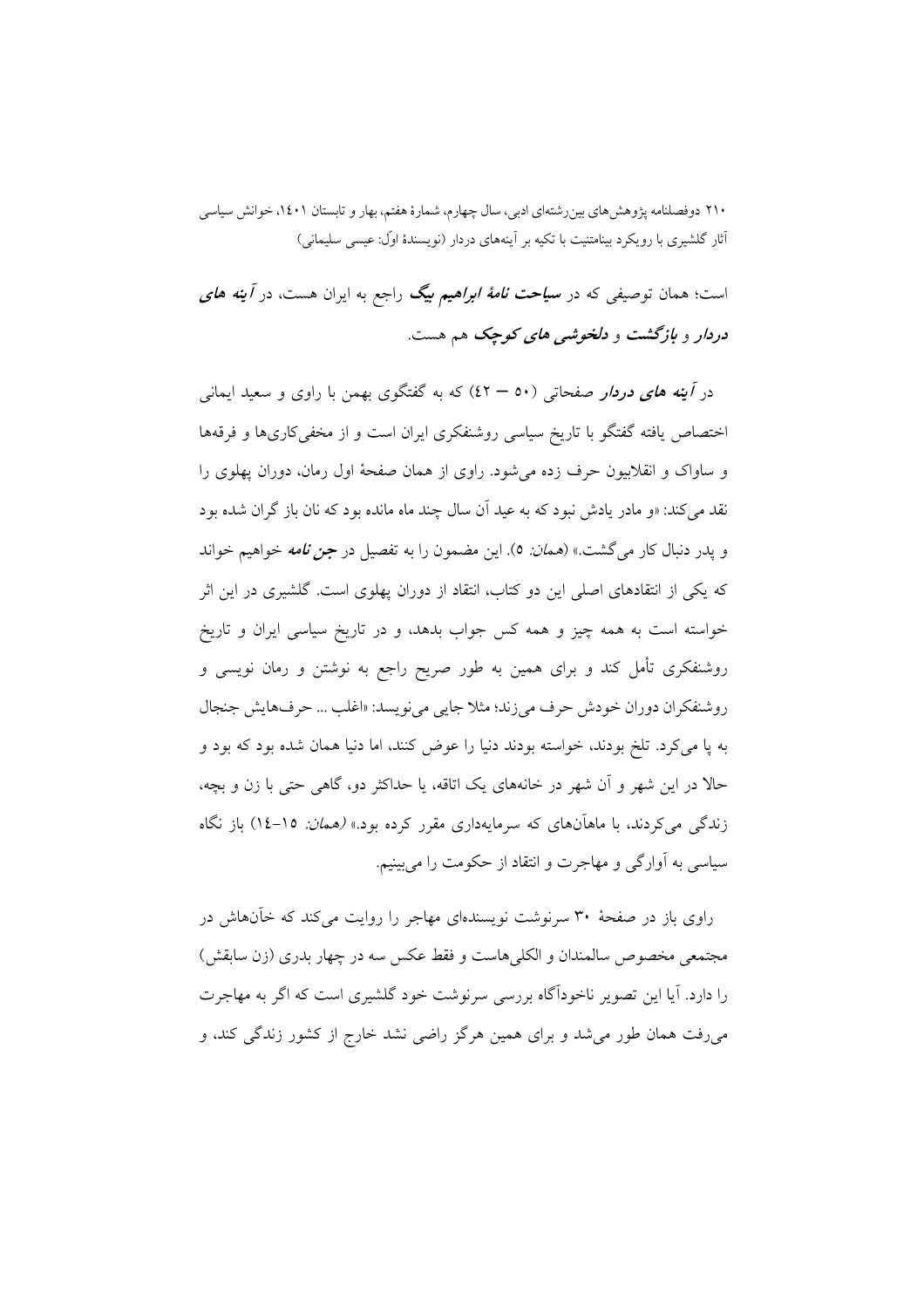می ترسید به سرنوشت نویسندهٔ مهاجر در **خانه** *روشنان* **م**بتلا شود که در خارج خودکشی می کند. نگاه از این سیاسی تر هم میشود؟

نقد گلشیری بر مهاجران ایرانی جنجال به یا کرد و منتقدانی چون درویشیان و مهدی قریب و تنی چند بر او تاختند و گفتند گلشیری از جزء کل ساخته است و گفته هر کس خارج برود، مرده است. مولف دو صفحهٔ بعد به طور گذرا زندگی زنان مهاجر (تبعیدی و فراری) را بازگو می کند. مرضیه، زنبی سیاه پوش و شوهر مرده است و با یسرکوچکش سینا زندگی می کند؛ مرضیه زنی است سیاسی، فراری از ایران، آواره و تلخ، آیا این ساختن جزء از کل است یا سرنوشت خیلی از زنان سیاسی است، یا حداقل سرنوشت زنانی که شوهرانشان سیاسی بودهاند و حالا آوارهٔ جهان شدهاند. باز نگاه سیاسی گلشیری آشکار است.

و نکتهای خیلی مهم؛ آغاز رمان در فرودگاه است (محل جابجایی ، جایبی که هیچ کس در آنجا به قول هایدگر سکنی نمی گزیند؛ همیشه محل تغییر جا و مکان است). گلشیری با این کار نشان می دهد که مهاجر ایرانی همیشه و همه جا در مهاجرت، در فرودگاه است: همیشه مجبور است جا عوض کند؛ دقیقا مثل خودش که در عرض چند روز چند کشور را عوض مي كند.

و در صفحه ١٤٤ هر چند که به شدت **عبهرالعاشقین** را نقد میکند، و به صنم بانو میگوید سنت «قالب نگاه ما را به همه چیز از پیش تعیین میکند.» (همان: ۱۳۱) ولی منوچهری را بابت نگاهش تحسین می کند؛ گلشیری همهٔ گذشته را چندین بار خوانده و درباره شان فکر کرده بود و نمی توانست فکر و آثارش را از آنها جدا کند و معنای بینامتنیت همین است؛ مدام با آنها در گفتگو بود و نگاه سیاسی اش هم در همینها نهفته بود.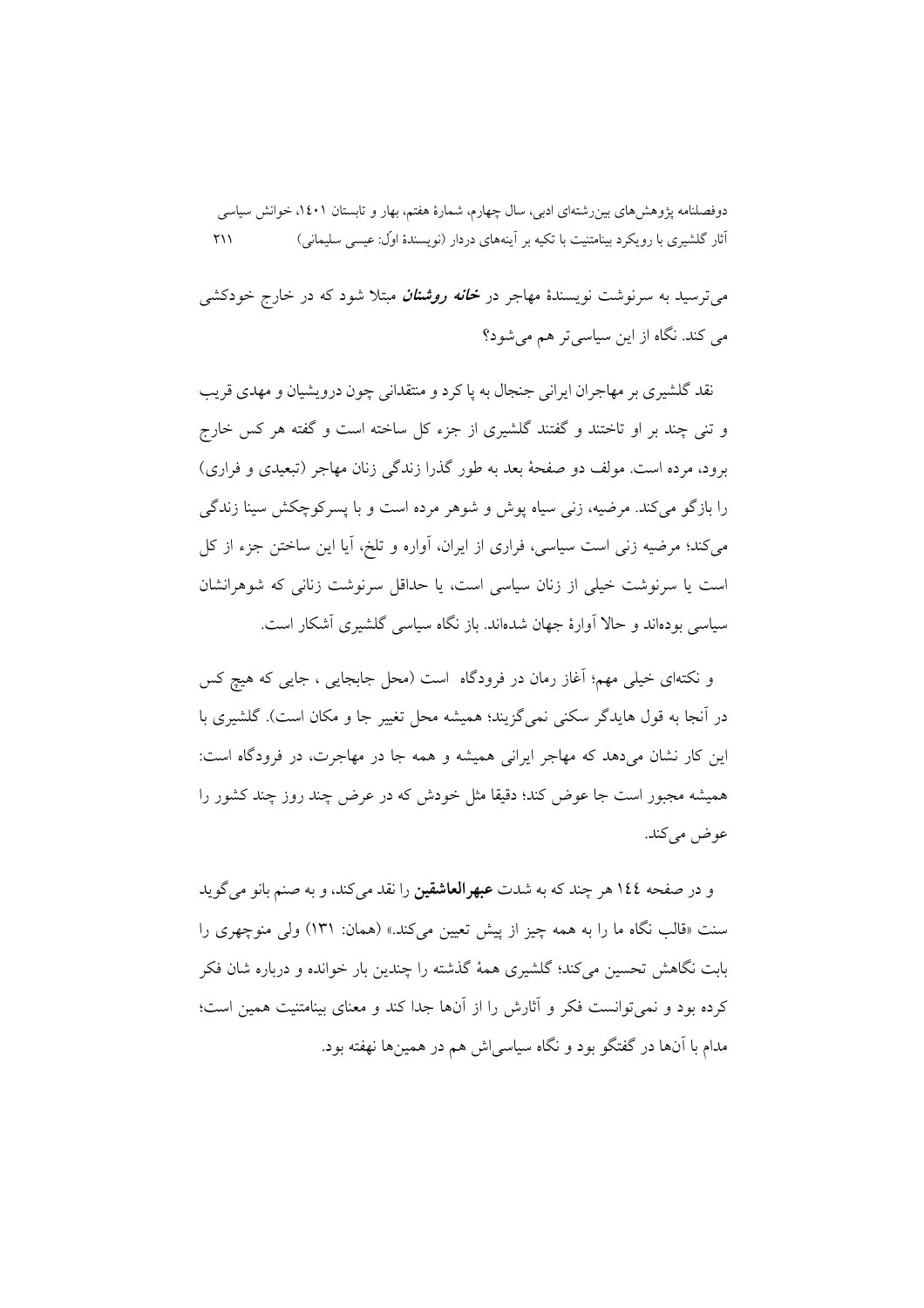6-2 *آینههای دردار* رمانی عاشقانه و سیاسی

راوی در صفحهٔ هفت *آینههای دردار به* ترانهٔ عاشقانهٔ بید، بید، بید اشاره می کند که به عشاقی چون حضرت ابراهیم و هاجر، ابراهیم و صنم بانو، ابراهیم و مینا، ابراهیم و زبان فارسی، و یا عشاق خارجی مثل تریستان و ایزوت معطوف است. یکی از مضمونهای *این رمان* عشق است، و در سنت زبان فارسی عشاق هرگز به هم نمی رسند (خسرو به شیرین نرسید، شمس هم به طغرا نرسید)؛ ابراهیم باید بر گردد به عشق اصلی اش که زبان فارسی است، باید بر گردد پیش مینا و بچهها که زبان فارسی آنها را گرد هم می[ورد. راوی مدام ترانهٔ بید، بید، بید را تكرار مي كند. چرا؟ چون عاشق است.

ترانهٔ عاشقانهٔ بید در کل رمان حضور دارد و وقتی پتال نوار را هدیه می آورد، خود ترانه را باز بر ای چندمین بار می خواند، حمید (خواهر زادهٔ راوی) بید آن سوی مرداب را نشان می دهد و داستانی می گوید: «عاشق و معشوق برای شنا می روند کنار رودخآنهای. یکیشان غرق می شود و آن یکی بر لب آب آنقدر می ایستد تا یاهایش ریشه می دوانند و موها و دستهایش جوانه میزنند، برگ میدهند و بزرگ میشوند تا میرسند به سطح اَب تا اگر محبوب سر از اّب بیرون اَورد یا دست دراز کرد موهای افشان یا دستهای بلند او را بگیرد و بیاید بیرون.» (همان: ٢٥) اين داستان مي تواند داستان عاشقان جهان باشد يا عشاق ايراني يا عشق خود گلشیری نسبت به صنم بانو باشد. اگر داستان مربوط به این آخری باشد، بیشتر صنم بانو غرق شده است. معشوقهٔ این داستان چه نوع زنی است؟ تقریبا تمام زنان گلشیری خال دارند. این هم می تواند با زن *بوف کور هدایت بینامتنیت داشته باشد — که نویسندگان ایرانی هنو*ز با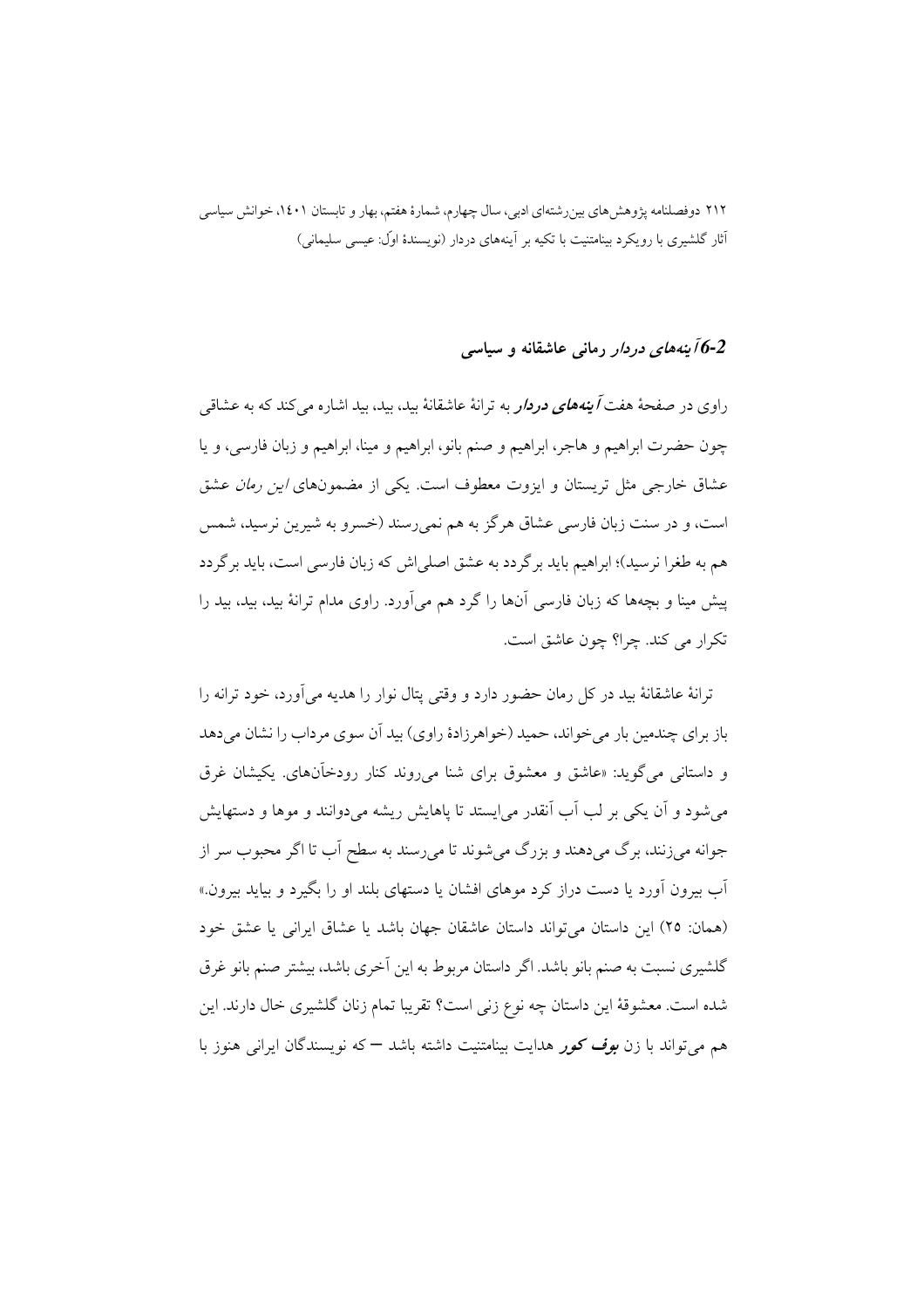تقسیم بندی هدایت بینامتنیت دارند – و هم برگرفته از عین واقعیت باشد که صنم بانوست؛ «... با خال روی گونهاش که وقتی می خندید توی چاله زیر گونه می افتاد.» (همان: ۹). این رمان سیاست ایران را نشان می دهد که چه اتفاقاتی افتاده است.

# 7-2 گفتگو با گفتمان سیاسی مهاجران ایرانی نسبت به تمدن و دموکراسی و تضاد و تشابه فرهنگها

«تورج هم بود، از برلن آمده بود. موهایش را پشت سرش می بست. میگفت: اینها همه عوارض ورود به قرن بیست ویکم است، اگر نتوانیم خودمان را منطبق کنیم می شکنیم، یا مجبوریم برگردیم به گذشته که باز همان است. با یکی دو کتاب که ما آنجا خوانده بودیم، نمي شود ياسخ داد به اين چيزها كه اينجا و آنجا دارد اتفاق مي افتد.» (همان: ١٨)

از این صفحه تا چند صفحهٔ بعد، اظهار نظر ایرانیهای مهاجر نسبت به تمدن و دموکراسی و حزب و سیاست و … است که از زیباترین گفتگوهای کل رماّنهای گلشیری است، ولی متأسفانه این قسمت مفصل نیست و صدای هر کدام از شخصیتها به طور کامل و مفصل بسط داده نشده، والا می شد رمان را به قول میخائیل باختین در کتابش با نام *بوطیقای* <mark>د*استایفسکی چندصدایی نامید، ولی این شخصیتها نه در کل رمان حضور دارند و نه</mark></mark>* نظراتشان در کل رمان نفوذ پیدا می کند، و محدود به همین چند صفحه و گاهی یکی دو پاراگراف دیگر در رمان هستند، نه این که همچون شخصیتهای *برادران کارامازوف* در کل رمان یراکنده شده باشند و حتی در جایی که حاضر نستند حتما عقابد و افکارشان در ذهن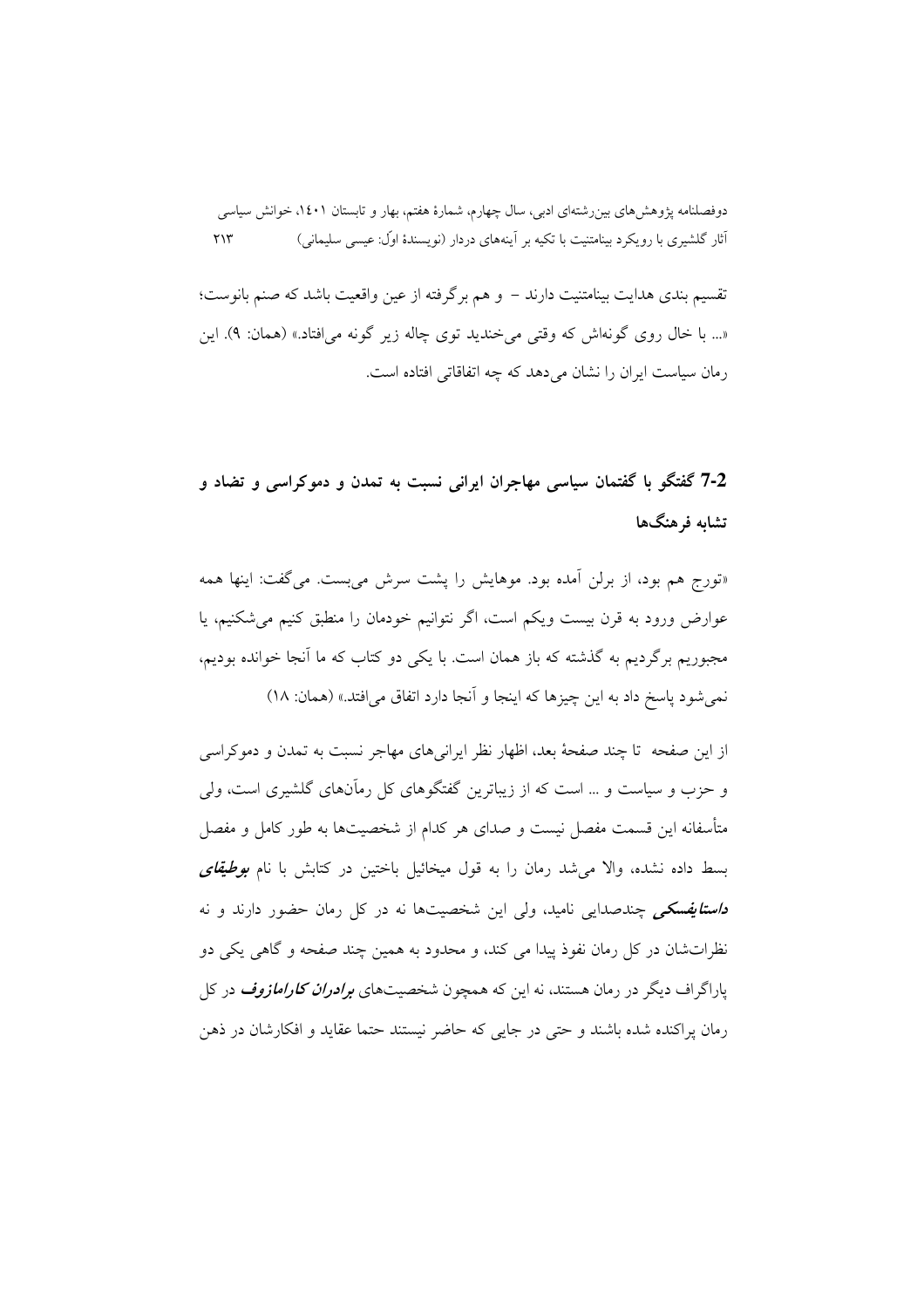شخصیتهای دیگر بازتاب یافته باشند. ذهن راوی را یک چیز بیشتر اشغال نکرده است: بازگشت به میهن، بازگشت به زبان مادری. از این جاست که به ارزش تفکر سیاسی باختین در رمان پی می بریم که می خواست جامعه نیز مثل رمان، چندصدایی باشد.

برخی از بینامتنیتهای رمان شاید خیلی هم خودآگاه نباشند و در پس ذهن مولف از سالها قبل نهفته یا به ناخوداًگاه متن مربوط باشد؛ به عنوان نمونه راوی با اَوردن توصیفی از «زن و مرد آلمانی {که} زیر درختی بر چمن سبز ایستاده بودند، {و} زن دست دراز کرده بود و گنجشکها مي آمدند و از کف دستش دانه برمي چيدند. سنجابها هم همين طور بودند: زن خم می شد و چیزی بر زمین می|نداخت و یکی دو سنجاب تا پیش انگشتهایش جلو مي آمدند و به دو پنجه برش مي داشتند و به دهان مي گذاشتند.» (همان: ۱۸)، به کور کردن گنجشکها در *شازده احتجاب اشاره می کند که دلیلی بر قابلیت خوانش سیاسی* آثار گلشیری و نشانی بر تضاد فرهنگهاست.

راوي باز از سياست حكومت و تفاوت فرهنگها حرف مي زند؛ از طرز سوار شدن ايراني ها براي اتوبوس كه آقايان و خانمها جدا جدا سوار مي شوند. از طرز اعدام هم حرف مي زند كه طنابی را دور گردن محکوم می بندند و با جرثقیل بالا میکشند. از طرز روایت اعدام، حال صنم بانو خراب مي شود و مي گويد: «- بس كن تو را به خدا.» ولي راوي مي گويد: - من اين طور مي نو يسم. (همان: ٩٩). ما گمان مي كنيم اين قسمت به شدت سياسي عمدي آورده شده است. و این نشان می دهد که ذهنیت و تفکر گلشیری هرگز از بار سیاست خلاص نشد.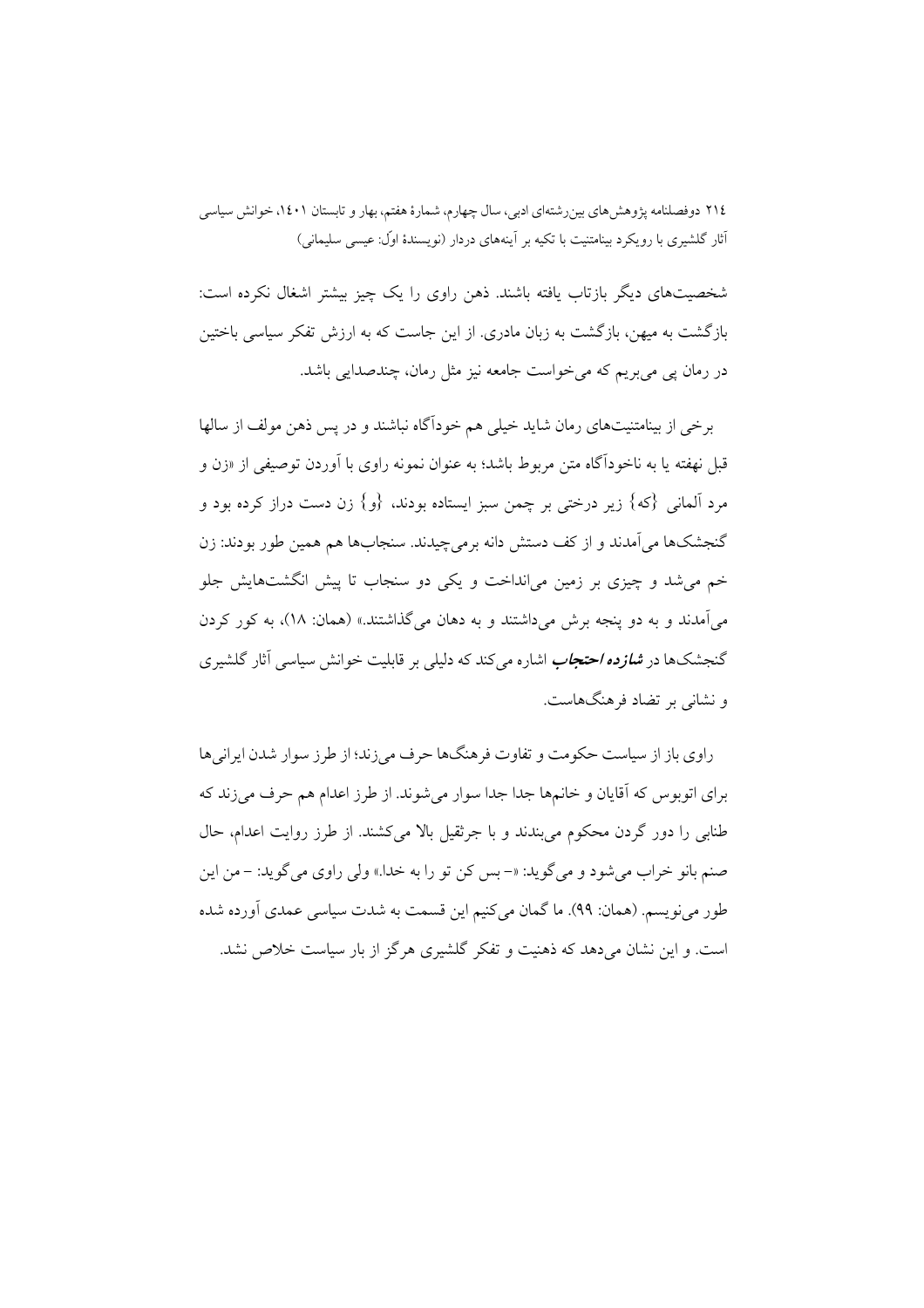۲–۸ نگاه نویسندگان و شاعران و عارفان ایرانی به زن که این نگاه امروز سیاسی است

گلشیری برای نشان دادن نگاه ایرانیها به زن از فرخی سیستانی شروع میکند با قصیدهٔ معروف

«بنفشه زلف من أن سرو قد سيم اندام بر من أمد وقت سپيده دم به سلام.»

هر چند که فرخی این را در مدح خواجه احمد بن حسن میمندی سروده است ولی انگار خطاب به معشوقه است، تا برسد به حافظ با بیت

«در نمازم خم ابروی تو با یاد آمد حالتي رفت كه محراب به فرياد آمد.»

این شعر حافظ با کلی تفسیر در نهایت این است که اتمام زیبایی با اَمدن داماد است. (ابراهیم رمان خودش را داماد فرض كرده است؟)

و در نهايت مي رسيم به نيما با شعر

گیسوان درازش — همچو خزه که بر آب —

دور زد به سرم

فكنيد مرا

به زبونی و در تک و تاب.»

گلشیری با آگاهی تمام این شعر را آوردهاست، چون میخواهد سیر روند تشبیه و توصیف زن در شعر ایران را نشان دهد؛ معبود از آسمان به زمین می]ید. حتی صنم بانو هم در رمان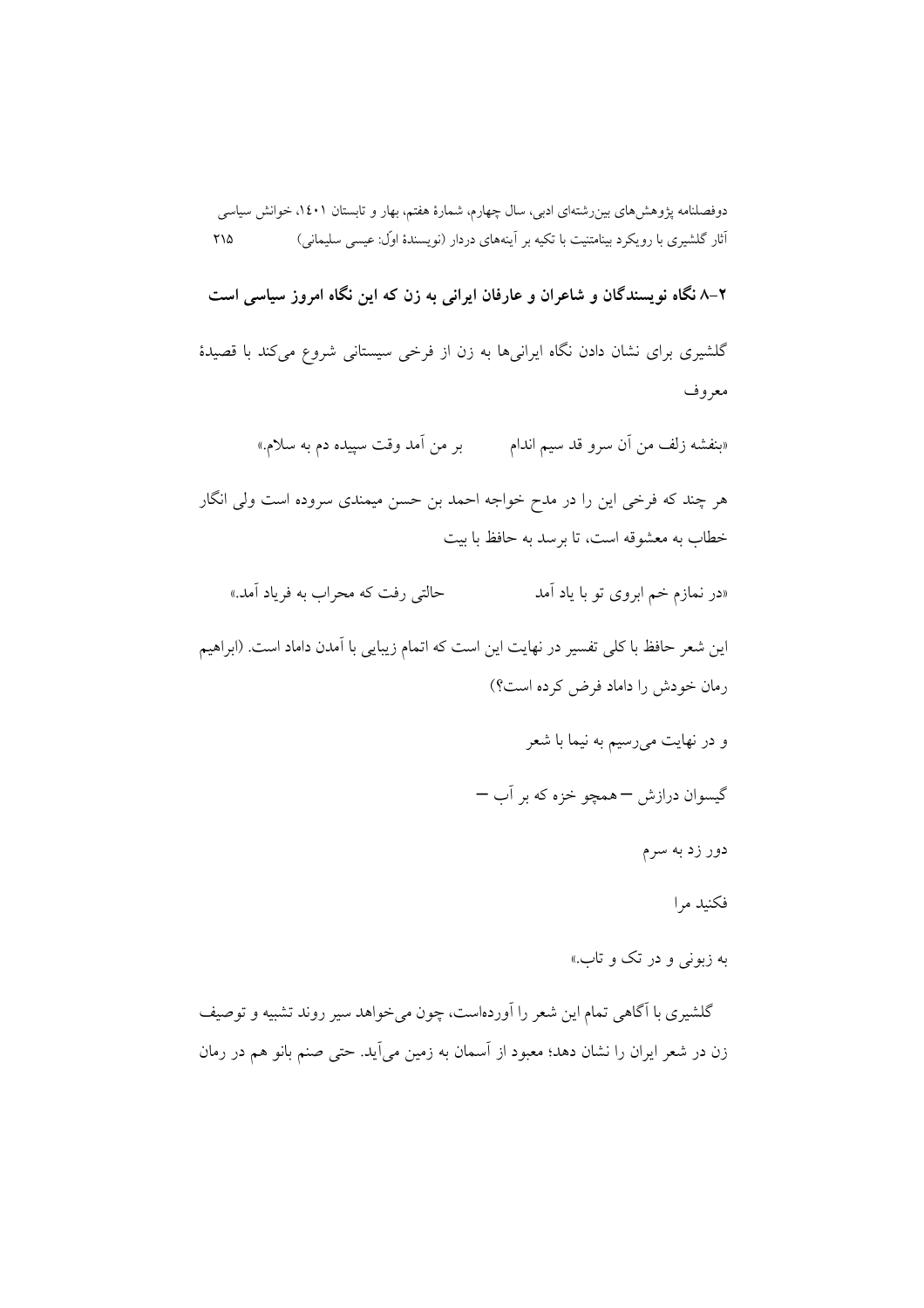(در صفحهٔ ۱۱۲ ) راجع به تقسیمبندی زن و هدایت حرف می(ند که قسمتی از رسالهٔ تحصیلیاش است. در هیچ کدام از آثار قبلی گلشیری این نوع زن منتقد نداریم. و این به نوعی گفتوگوی گلشیری با سیر رمان نویسی اش است. در آثار نخست گلشیری زنان (جز فخرالنساء) تقريبا اصلاً حرف نمي;نند ولي حالاً منتقد ادبي شدهاند. البته در اين رمان چند بار هم اشاراتی به رمان آخرش می شود. مثلاً صفحهٔ ۱۱۹ روایت آماده کردن درس صنع بانو با راوی و صفحه ۱۲۰ توصیف خانههای آبادان است (هر دو اشاره به *جن نامه*)

آخرسر ابراهیم مجبور میشود برای صنم بانو دلیل برگشتنش به ایران را خانهٔ زبانش که فارسي است بداند: «چه مي بايست بگويد؟ از خانهٔ زبان ... گفت.» (همان: ١٢٤) از زبان فارسی که «تنها چیزی بود که داشت و ریشههایش بود و با هر کس که بدین زبان می گفت يا مي|نديشيد پيوندش ميداد، حتى با {سعيد} ايماني». خانهٔ زبان اشاره به تفكر هايدگري است.

در نهایت، از هر منظر بنگریم، نمی توانیم جنبهی سیاسی آثار گلشیری را حذف کنیم، چون او سعی کرده در آثارش هم جامعه را نشان بدهد، هم راوی تاریخ باشد، هم منتقد حاکمیت و قدرت و هم بر عدم گفتگو در ایران تأکید کند. هر چند که روند نگاهش به سیاست در طول دوران نویسندگی|ش خیلی فرق کرد. و وقتی این روند را از *مردی با کراوات سرخ* و شازده احتجاب و عروسک چینی من و عکسی برای قاب عکسی خالبی من و حتی برهی **گمش***دهی راعی* **تانیر***وانای من* **و** *زندانی باغان* **را مقایسه می کنیم، می بینیم، همیشه از قدرت** حاکمیت انتقاد داشته، ولی نگرش و روحیهی شخصیتهایش فرق کرده است: در نوشتههای قبل انقلابش، انتقادش از سیاست بسیار آشکارتر و بیپرواتر بود، ولی آثار سیاسی بعد انقلابش بيشتر معطوف به حفظ سنت و تاريخ ايران و زبان ايران بود، البته به همراه انتقاد از حكومت. مثل جبهخانه، فتح نامهی مغان، دوازده رخ، بر ما چه رفته است، باربد! زندانی باغان، *انفجار بزرگ، جن نامه*. همهی این آثار به شدت سیاسی هستند و گلشیری در آنها هم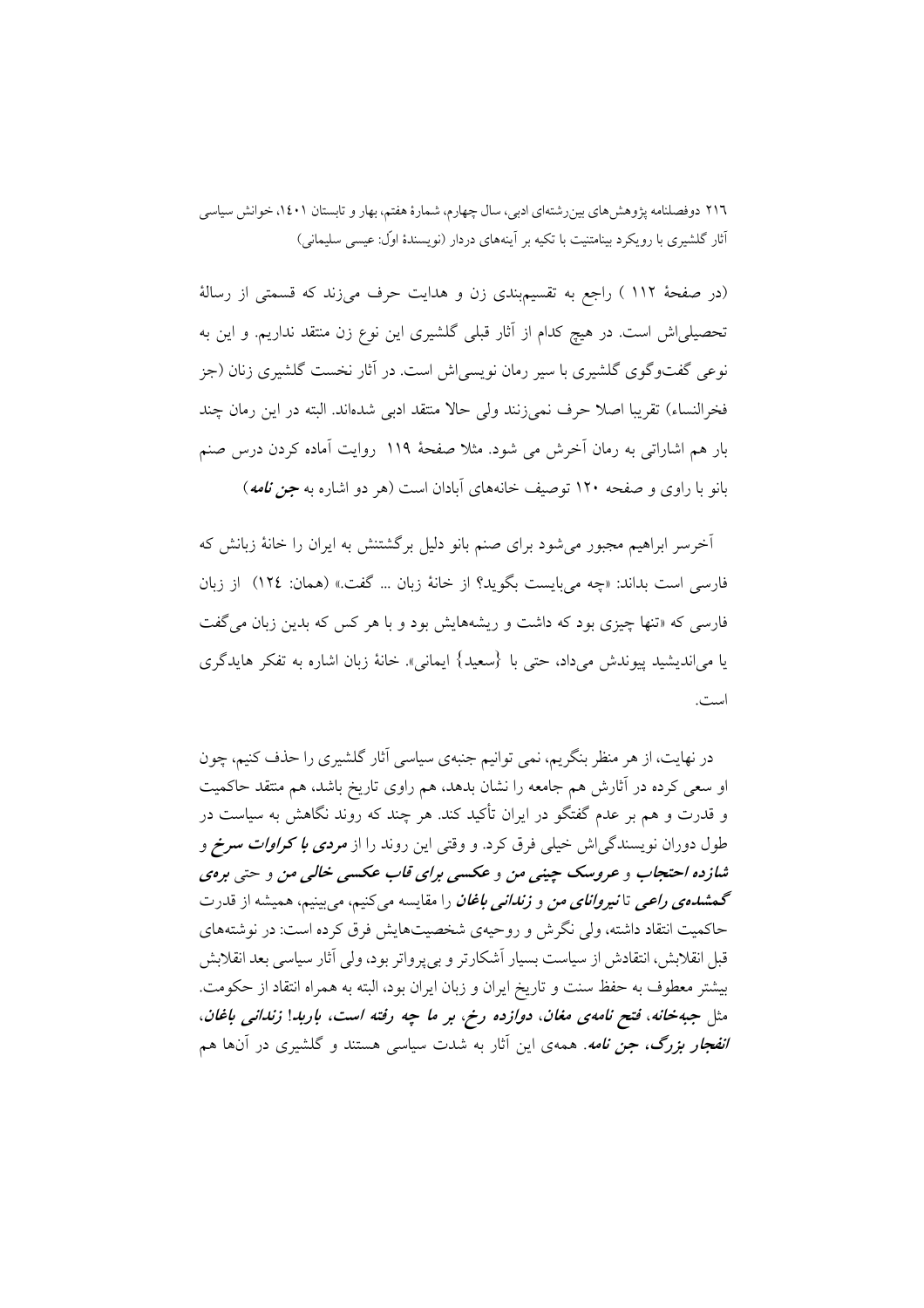خوانش سیاسی اش از ادبیات و زمانه و روزگار خود و دورآنهای ماقبل خود را بازتاب داده، و هم تکنیکهای عالی خودش در روایت و داستان گویی را. ول*ی آینههای دردار نقطهٔ عطف*ی در آثار گلشیری و به خصوص نگاهش نسبت به ادبیات ایران و سنت آن و سیاست بوده است؛ این نویسنده از همان آثار نخستش گوشهٔ چشمی به ادبیات ایران (از سنت شفاهیش –که پایان نامهاش راجع به فولکلورهای اصفهان است – تا کتبی(ش: عرفان و شعر و مذهب و… ) داشته است، ولي اين بار چيزي ديگر به آن مي(فزايد كه در اين صد سال اخير مدام محل بحث بودهاست؛ طوری که برخی از منتقدان و ادیبان و جامعه شناسان و سیاستمداران و حاکمان جامعه به شدت با آن موافق بودهاند و برخی دیگر به شدت با آن مخالف بودهاند. در این نگاه افراد خیلی کمی از نویسندگان و بزرگان کشور توانستهاند به آن موضوع بی|عتنا باشند و آن مقوله، موضوع *بازگشت به خود* بوده است. جلال آل احمد و داریوش شایگان و سيدحسين نصر و احمد فرديد و صادق هدايت و سيدجواد طباطبايي و على شريعتي و چندین رمان نویس و متفکر ایرانی از همان زمان مشروطه به این سو هر کدام از منظر خویش با این مقوله درگیر بوده اند. و این دلیل اَخر ما بر اینکه میتوان خوانشی سیاسی از اَثار و نگاه گلشبری داشت.

## ۳. نتىجەگىرى

درست که نقد سیاسی و مارکسیستی با انگلس و مارکس شروع شد، ولی در قرن بیستم، این نوع نقد خيلي تنوع داشته و منتقدان سياسي و ماركسيستي خيلي با هم تفاوت دارند؛ چون در هر دورهای بنا به نقد آن دوره، از منظرهای متفاوتی به ادبیات نگریستهاند؛ دورهای فرویدیسم مد شده، دورهای فمینیسم، و دورهای واسازی و روانکاوی و... در نهایت، وقتی با آثاري چون مرد*ي با كراوات سرخ* و *شازده احتجاب* و عروسك چين*ي من* و عكسي بر*اي* ۔<br>ق*اب عکسی خالبی من و حتی برەی گمشدہی راعی (آثاری از قبل انقلاب گلشیری) و* جبهخانه و فتح نامهی مغان و دوازده رخ و بر ما چه رفته است، باربدا و زندانی باغان و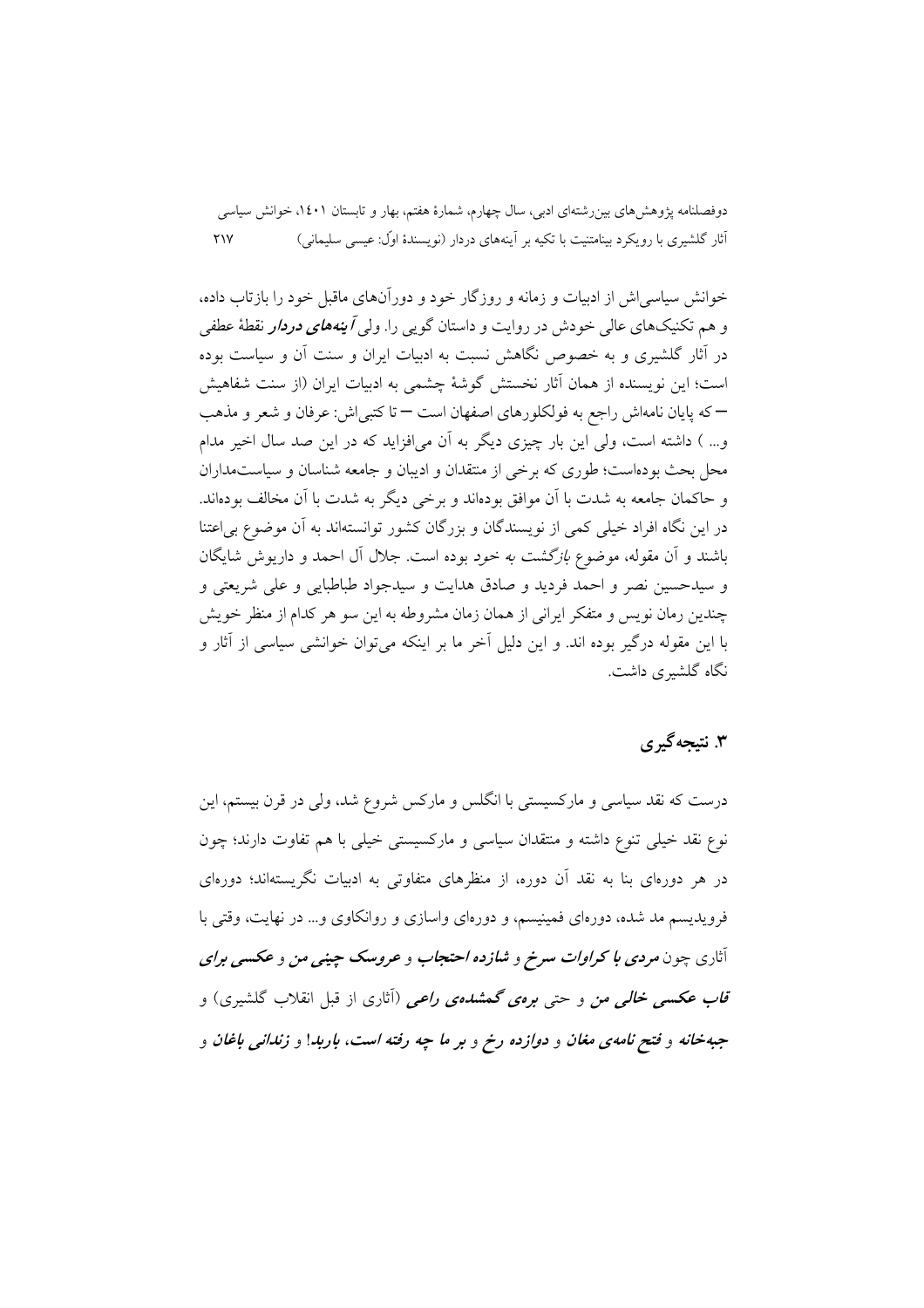*انفجار بزرگ و حتی جن نامه* (آثار بعد انقلاب گلشیری) برخورد میکنیم، میتوانیم از همه ی نقدهای نامبر دهی بالا که در نقد سیاسی استفاده شداند، استفاده کنیم و حتی اگر نخوانیم صبغهي سياسي اين آثار را تحليل كنيم. چون اين صبغه آن قدر هست كه نمي توان بر دغدغه و درگیری سیاسی این نوسینده با سیاست صحه نگذاشت، هر چند که گلشیری در آثارش تقریبا هرگز شعار نداده و ادبیات را صرفا وسیلهای برای رو در رو شدن با سیاست تقلیل نداده است. ما سعی کردیم در طول این مقاله به اکثر بینامتنیتهای موجود در *آینههای دردار* اشارهای بکنیم و نشان دهیم که چرا *آینه های دردار اثری مهم است و نقطه عطفی در* آثار گلشیری است و این که او چطور نطفههای سیاسی ادبی این تفکر را در آثار قبلیاش می،پرورانده و در این اثر به اوج رساندهاست و هر آن چه بعد از این کتاب نوشته، نطفهاش در این اثر بوده است. حتی رمان حجیمی چون *جن نامه* که به لحاظ حجم تقریبا چهار برابر آی*نه های دردار* است، تمام اصول و حتی برخی از صحنهها و شخصیتها و مکاّنهایش در این رمان از قبل آمده است. نیز نشان دادیم که کارکرد ادبیات در این اثر چطور با کارکرد ادبیات در آثار پیشینش متفاوت است و حتی نگاه گلشیری به جهان چقدر در این اثر تغییر کردهاست. و از همه مهمتر این که *آینه های دردار*به واسطهٔ بررسی مضمون مهاجرت به متنی سیاسی و مرجع تبدیل شدهاست و هر نویسندهای که به آن مضمون بیردازد بالاجبار با این رمان رو در رو خواهد شد و خودش را در آن خواهد دید؛ *آ ینههای دردار* دارای چندین نوع بینامتنیت هست و خوانشی سیاسی از این اثر کاملا ممکن است.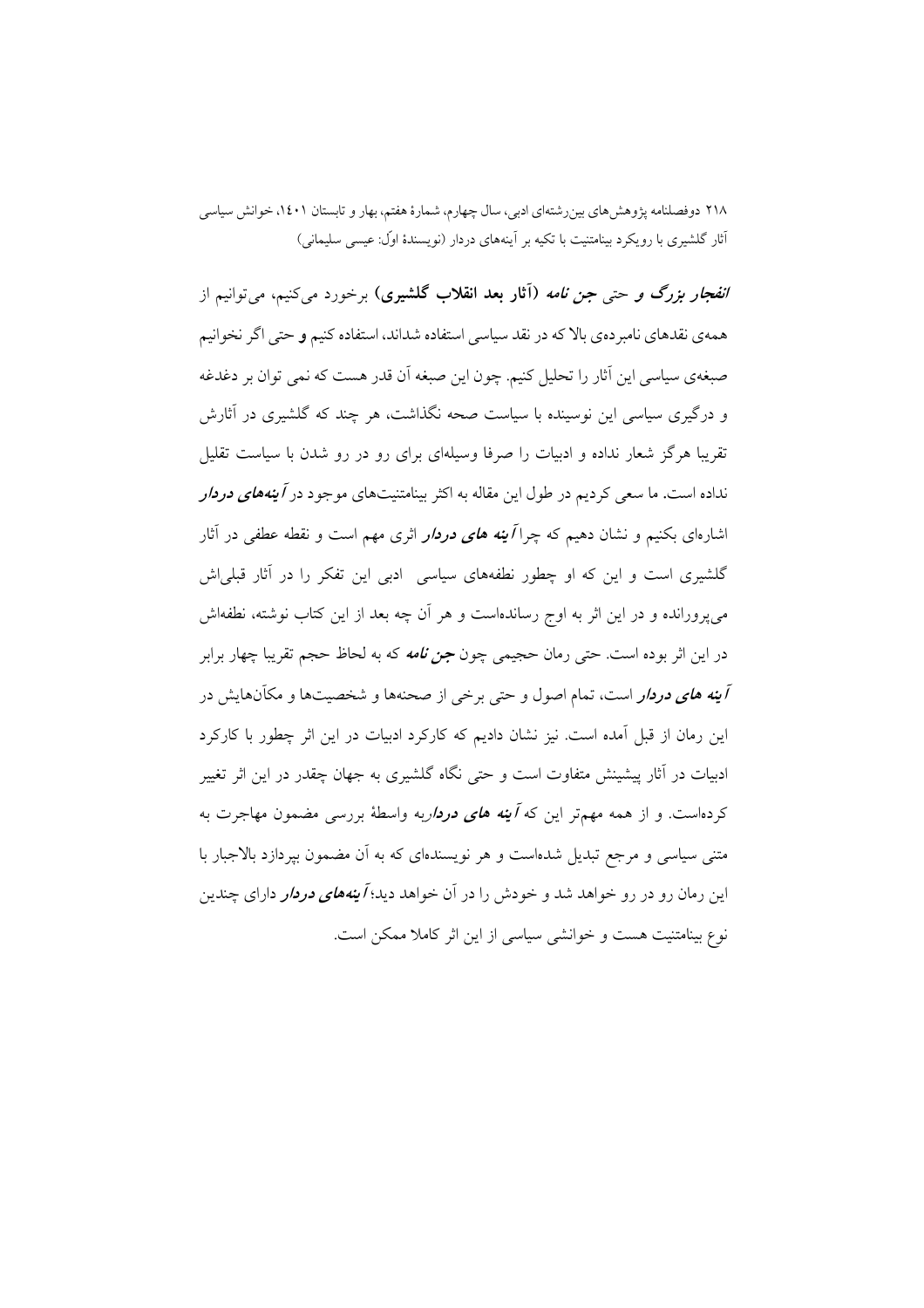## یے نوشتها

' ونسان ون گوگ، نقاش هلندی که عمرش را در فقر به سر برد و ارجی ندید. ولی امروزه او را یکی از بزرگترین نقاشان جهان میدانند. زمانی عاشق زنی شده بود و برای نشان دادن عشقش گوش خودش را برید و برایش فرستاد. بعد از آن، دو تابلو از خودش کشیده که به جای گوش پارچه ای سفید می بینیم. در نهایت ون گوگ خودکشی کرد. امروزه او را قربانی هنر میدانند. گلشیری ناخودآگاه خودش را با او مقایسه میداند که درست نیست. چون گلشیری تا زنده بود یکه تاز ادبیات معاصر ايران بود. <sup>۲</sup> اولین همایش مل<sub>ی</sub> ادبیات معاصر ایران، دانشگاه ولایت ایرانشهر، بهمن ۱۳۹۵

#### كتابنامه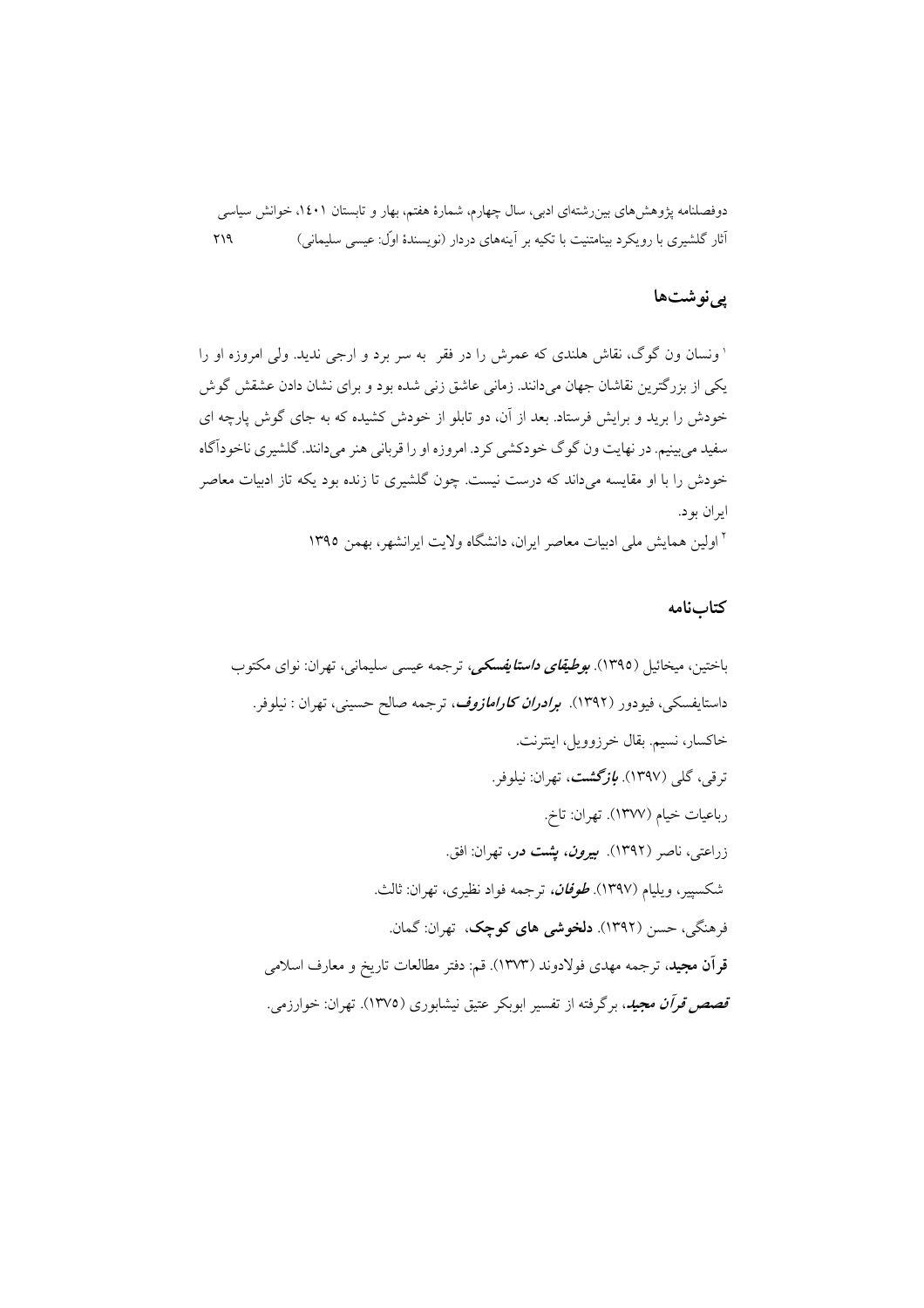گلشبری، هوشنگ (۱۳۷۸). *آینههای دردار، تهران: نیلوف*ر.

گلشیری، هوشنگ (۱۳۵٦). *برەی گمشدەی راعی،* تهران: زمان.

گلشيږي، هوشنگ (١٣٦٣). جبه خانه، تهان: نيلوفر.

گلشیری، هوشنگ (۱۳۷٦). جن نامه، استکهلم : باران.

گلشیری، هوشنگ (۱۳۶۸). دوازده رخ، تهران: نیلوفر.

گلشیری، هوشنگ (۱۳۵۷). *شازده احتجاب***،** تهران: ققنوس.

گلشیری، هوشنگ (١٣٤٦). کریستین و کید. تهران: زمان.

گلشیری، هوشنگ (١٣٤٦). مثل همیشه. تهران : زمان.

گلشیری، هوشنگ (۱۳۷۹). نیمهی تاریک ماه. تهان: نیلوفر.

مکاریک، ایرنا ریما (۱۳۸۵). **د***انش نامهٔ نظریههای ادبی معاصر***،** ترجمهی مهاجر مهران، محمد نبوی. تهران: آگه.

مجموعه كامل *اشعار فروغ فرخ زاد* (١٣٨٢). تهران: عابد.

نامور مطلق، بهمن (١٣٩٤). *درآمدی بر بینامتنیت*، تهران: سخن.

نوروزی، احسان (۱۳۹۱). **س***فر با حاج سیاح، چشمه.* 

هدايت، صادق (١٣٤١). *سه قطره خون*، تهران: اميركبير.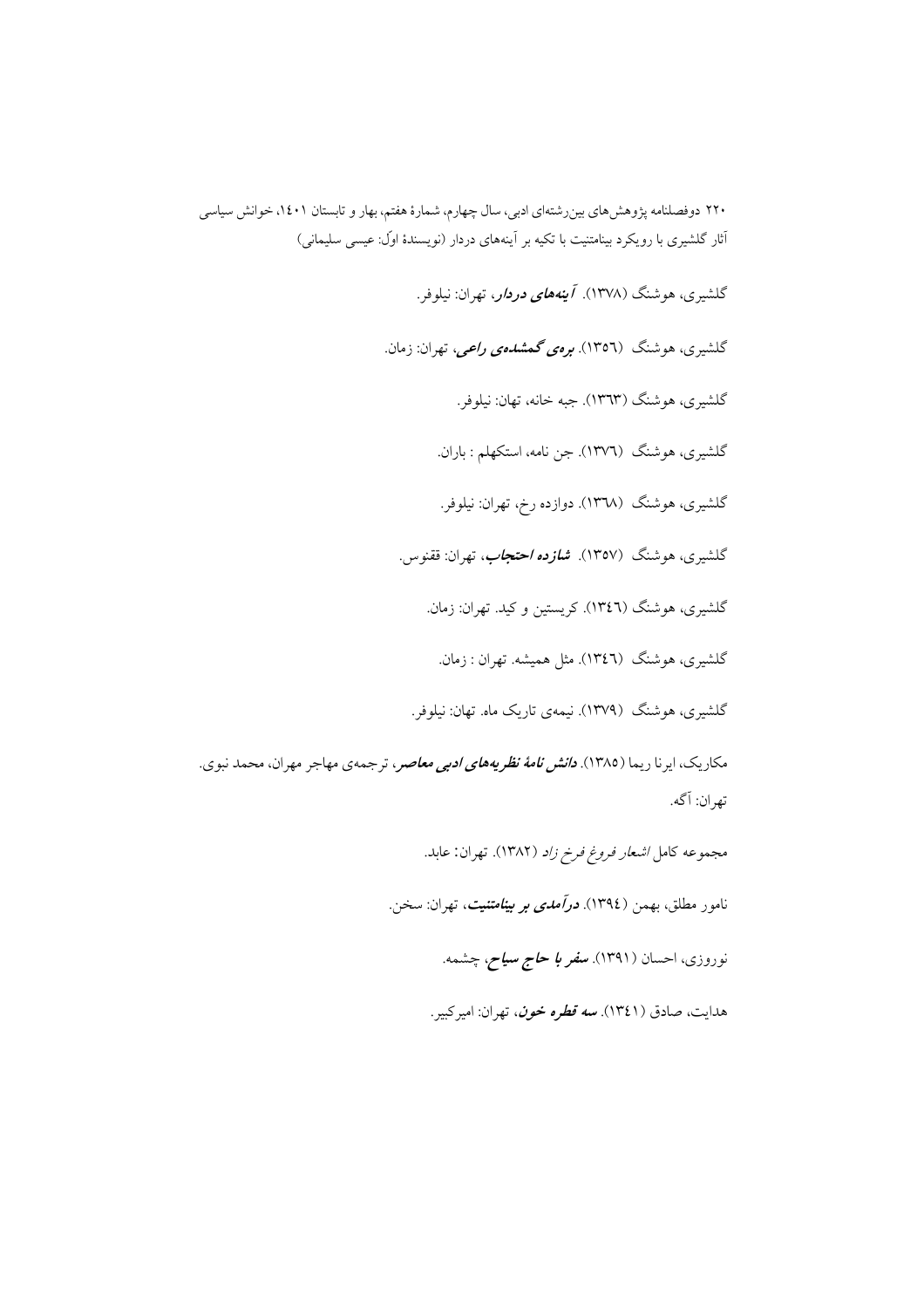يوشيج، نيما (١٣٧٨). *مجموعه اشعار*، تهران: نگاه.

Aron, Paul (2002) *Le Dictionnaire du littéraire* .Paris :PUF.

Bakhtine, Mikhaïl (1389). *La poétique de Dostoïevski*. Paris: Seuil.

Aron, Paul (2016). *Boutighay-e Dasteovski*. Tr. Issa Soleymani. Tehran: Navay-e Maktoob. [In Persian]

Césaire, Aimé (1969) *La Tempête.* Paris: Seuil.

Dasteovski, Fiedore (2013). *Baradarin-e Karamazov*. Tr. Saleh Hosseini. Tehran: Niloofar. [In Persian]

Khasar, Nassim. *Baghal-e Kherzoville*. Internet. [In Persian]

Heidegger, Martin (1973). *Qu'appelle –t- on penser*. Paris: PUF.

Samoyault, Tiphaine (2005). *L'intertextualité*. Paris : Arman Colin.

Shiri, Ghahreman (2012). "Tasirpaziri Dar Sarzamin-e Afarineshgari Va Dastanhaye Houshang Golshiri". *Tarikh-e Adabiyat*. No. 12. [In Persian]

Taraghi, Goli (2018). *Bazgasht*. Tehran: Niloofar. [In Persian]

Robaiyat-e Khayam. [In Persian]

Zera'ati, Naser (2013). *Biroon, Posht-e Dar*. Tehran: Ofogh. [In Persian]

Hossein Panahi, Fardin (2019). "Seyr-e Tahavol-e 'Naghsh-e Zan' Dar Dastanpardazi Houshang Golshiri: Yek Shakhesey-e Sabki Va Fekri". *Adabiyat-e Parsiy-e Moaser*. V. 9 No. 2. [In Persian]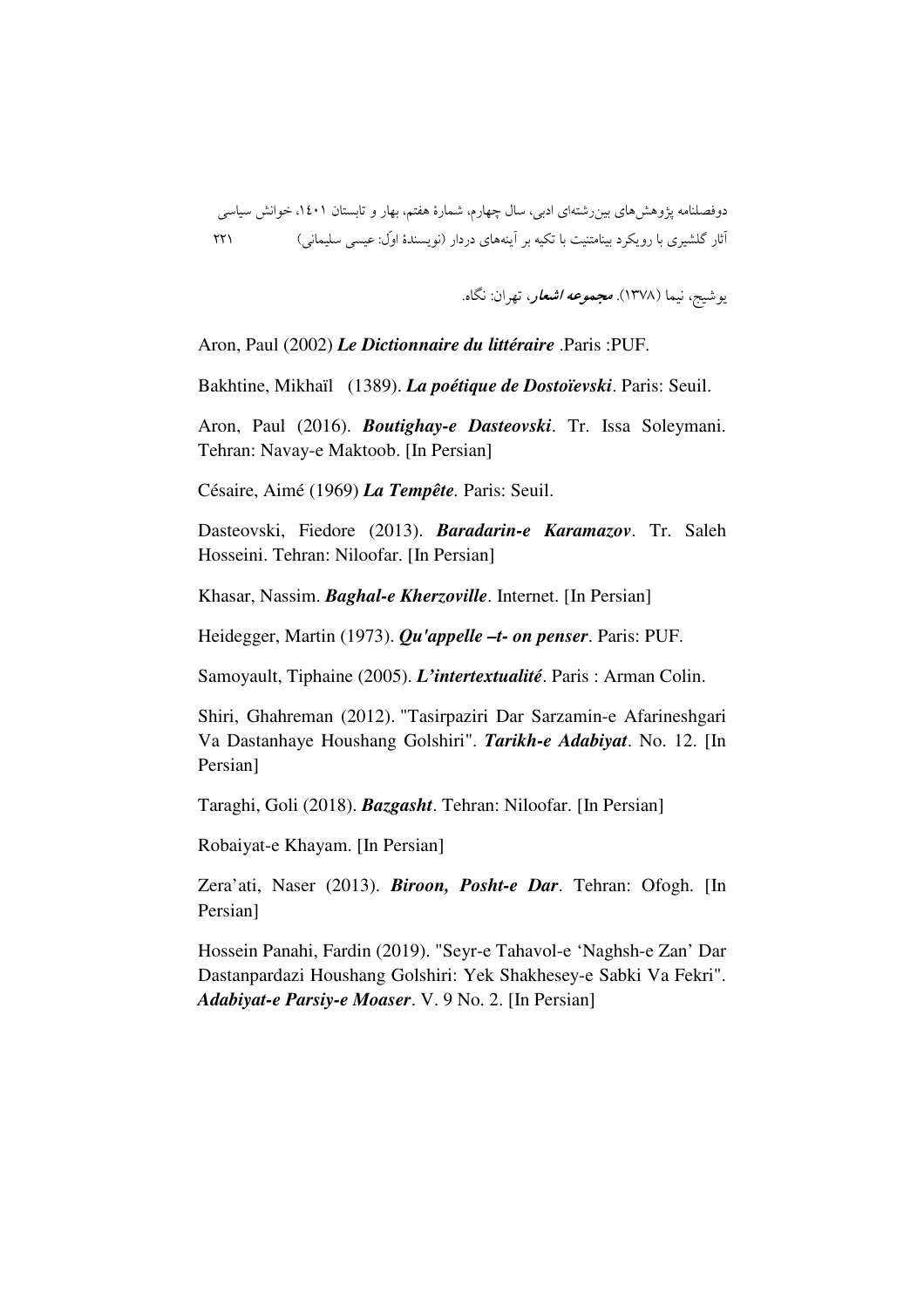Aslanpoor, Samira (1995). "Safarnamey-e Digari Az Ourupa". *Adabiyat-e Dastaniy-e Moaser*. No 37. [In Persian]

Shakespeare, William (2018). *Toufan*. Tr. Foulad Naziri. Tehran: Salees. [In Persian]

Farhangi, Hassan (2013). *Delkhoshihay-e Kouchak*. Tehran: Goman. [In Persian]

*Qur'an-e Majid*. Tr. Mehdi Fouladvand (1994). Ghom: Daftar-e Motale'ate Tarikh Va Ma'arefe Eslami. [In Persian]

*Ghesas-e Ghoran-e Majid*. Bargerefte Az Tafsir-e Abobakr-e Atigh-e Neyshabouri (1996). Tehran: Kharazmi. [In Persian]

Golshiri, Siyavash (2010). "Postmodernism". *Pajouheshnamey-e Farhang Va Adab*. V. 6 No. 10. [In Persian]

Golshiri, Houshang (1999). *Ayenehay-e Dardar*. Tehran: Niloofar. [In Persian]

Golshiri, Houshang (1978). *Shazdeh Ehtejab*. Tehran: Ghoghnous. [In Persian]

Makarik, Irma Rima (2006). *Daneshnamey-e Nazariyehaye Adabi Mo'aser*. Tr. Mehran Mohajer and Mohammad Nabavi. Tehran: Agah. [In Persian]

Farokhzad, Forogh (2003). Majmo'e Kamel-e Ash'ar. Tehran: Abed. [In Persian]

Namvar Motlagh, Bahman (2015). *Daramadi Bar Beinamatniyat*. Tehran: Sokhan. [In Persian]

Norouzi, Ehsan (2012). *Safar Ba Haj Saya*. Tehran: Cheshmeh. [In Persian]